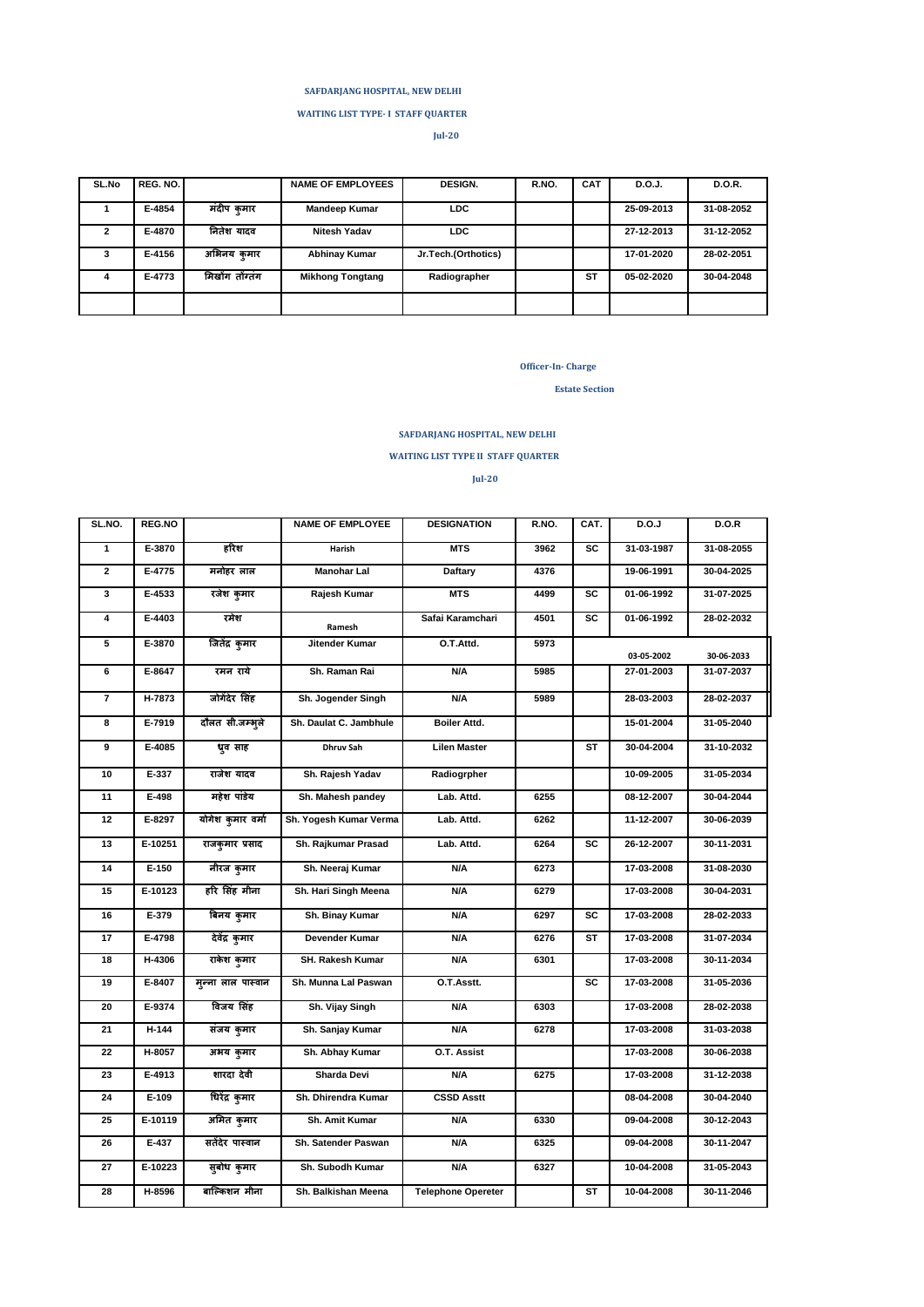| 29 | H-168            | रुपिका कुमारि              | Smt. Rupika Kumari                  | <b>Telephone Opereter</b>   |      |    | 10-04-2008               | 31-03-2047               |
|----|------------------|----------------------------|-------------------------------------|-----------------------------|------|----|--------------------------|--------------------------|
| 30 | E-7908           | हरिहर कुमार ओझा            | Sh. Harihar Kumar Ojha              | N/A                         | 6324 |    | 15-04-2008               | 31-01-2049               |
| 31 | E-9863           | मम्ता कुमारी               | Smt. Mamta Kumari                   | N/A                         | 6328 | SC | 16-04-2008               | 16-04-2008               |
| 32 | E-8163           | सुरेश कुमार                | Sh. Suresh Kumar                    | N/A                         | 6340 |    | 22-04-2008               | 31-01-2042               |
| 33 | E-9791           | सचिन कुमार                 | Sh. Sachin Kumar                    | N/A                         | 6376 | SC | 30-05-2008               | 31-08-2046               |
| 34 | E-8038           | मंजू राय                   | Smt. Manju Ray                      | Storkeeper                  |      |    | 29-07-2008               | 31-03-2037               |
| 35 | E-4819           | राजिव कुमार                | Rajiv Kumar                         | N/A                         | 6387 |    | 08-08-2002               | 30-06-2037               |
| 36 | E-9937           | नंदन सिंह                  | Sh. Nandan Singh                    | N/A                         | 6385 |    | 08-08-2008               | 30-06-2037               |
| 37 | $E-272$          | उदय राज सिंह               | Uday Raj Singh                      | N/A                         | 6388 |    | 08-08-2008               | 31-07-2038               |
| 38 | E-158            | मुकेश कुमार                | Mukesh Kumar                        | N/A                         | 6382 |    | 08-08-2008               | 31-01-2041               |
| 39 | E-235            | नितिन कुमार                | Sh. Nitin Kumar                     | D.H.Tech.                   |      |    | 20-08-2008               | 31-07-2042               |
| 40 | H-181            | दिनेश कुमार                | Sh. Dinesh Kumar                    | D.H.Tech.                   |      | SC | 20-08-2008               | 31-10-2043               |
| 41 | H-8109           | बलराम मीना                 | Sh. Balram meena                    | <b>UDC</b>                  |      | SТ | 05-12-2008               | 31-12-2041               |
| 42 | H-4276           | राज कुमार                  | Sh. Raj Kumar                       | N/A                         | 6509 |    | 12-12-2008               | 31-05-2031               |
| 43 | E-303            | गोपल सिंह                  | Sh. Gopal Singh                     | N/A                         | 6523 |    | 12-12-2008               | 31-08-2035               |
| 44 | E-298            | राजेन्द्र प्रसाद           | Rajendra Prasad                     | N/A                         | 6477 | SC | 07-05-2002               | 31-03-2037               |
| 45 | E-8081           | दीपक                       | Sh. Deepak                          | O.T. Assist                 |      | SC | 12-12-2008               | 31-05-2037               |
| 46 | E-9392           | अमित गुप्ता                | <b>Sh. Amit Gupta</b>               | N/A                         | 6486 |    | 12-12-2008               | 30-06-2041               |
| 47 | E-4799           | नरेश कुमार                 | Naresh Kumar                        | N/A                         | 6510 |    | 12-12-2008               | 31-10-2042               |
| 48 | E-8057           | महेश कुमार                 | Sh. Mahesh kumar                    | LDC                         |      |    | 15-12-2008               | 31-08-2043               |
| 49 | H-8057           | संजय कुमार                 | Sh. Sanjay Kumar                    | LDC                         |      |    | 16-01-2009               | 31-08-2043               |
| 50 | E-8094           | अरुण कुमार सिंह            | Sh. Arun Kumar Singh                | Mechanic                    |      |    | 27-01-2009               | 30-11-2043               |
| 51 | E-496            | सोनिया तंवर                | Smt. Sonia Tanwar                   | Jr. Medical Technologist    |      |    | 17-02-2009               | 30-04-2045               |
| 52 | H-462            | अखिलेश गुप्ता              | Sh. Akhlesh Gupta                   | <b>Medical Lillustrator</b> |      |    | 27-02-2009               | 31-08-2045               |
| 53 | $E-279$          | मनीष कुमार तिवारी          | Sh. Manish Kumar Tiwari             | <b>Sr.Dental Technician</b> |      |    | 12-11-2010               | 30-11-2043               |
| 54 | E-7952           | राजेश कुमार - 4            | Sh. Rajesh Kumar - 4                | Driver                      |      |    | 01-07-2011               | 31-03-2044               |
| 55 | E-462            | म्केश कुमार मीना           | Sh. Mukesh Kumar Meena              | LDC                         |      | ST | 30-07-2011               | 30-06-2045               |
| 56 | E-8087           | जितेंद्र कुमार             | Sh. Jitender Kumar                  | LDC                         |      |    | 02-08-2011               | 31-08-2037               |
| 57 | E-8035           | अवदेश कुमार वर्मा          | Sh. Avdesh kumar Verma              | LDC                         |      |    | 17-08-2011               | 31-08-2045               |
| 58 | H-116            | हरिश कुमार उपाध्याय        | Sh. Harish Kumar                    | LDC                         |      |    | 17-08-2011               | 30-11-2047               |
| 59 | E-423            | धरम वीर विक्रम सिंह        | Upadhayay<br>Sh. Dharam Veer Vikram | LDC                         |      |    | 08-09-2011               | 30-04-2049               |
| 60 | E-352            | दिनेश कुमार                | Singh<br>Sh. Dinesh Kumar           | LDC                         |      |    | 13-09-2011               | 31-01-2041               |
| 61 | H-8568           | महिपाल सिंह छपोलिया        | Sh. Mahipal Singh                   | <b>LDC</b>                  |      | ST | 21-09-2011               | 31-03-2039               |
| 62 | E-8111           | प्रस् <b>न पाल</b>         | <b>Chhapolia</b><br>Sh. Prasson Pal | <b>LDC</b>                  |      |    | 26-09-2011               | 31-03-2045               |
| 63 | E-8089           | गोविंद प्रसाद यादव         | Sh. Govind Prashad                  | LDC                         |      |    | 04-10-2011               | 31-07-2043               |
| 64 | $E-254$          | मारुत नंदन                 | Yadav<br>Sh. Marut nandan           | <b>LDC</b>                  |      |    | 11-07-2012               | 30-06-2050               |
| 65 | H-7923           | पुनीत त्रिवेदी             | Sh. Puneet Trivedi                  | Steno                       |      |    | 18-05-2013               | 31-07-2052               |
| 66 | E-8096           | सुनिल कुमार                | Sh. Sunil Kumar                     | Steno                       |      |    | 07-06-2013               | 30-06-2050               |
| 67 | F-8082           | संदीप कुमार                | Sh. Sandeep Kumar                   | Steno                       |      |    | 08-06-2013               | 31-12-2053               |
| 68 | E-294            | राजेंद्र सिंह              | Sh. Rajender Singh                  | Steno                       |      |    | 10-06-2013               | 31-05-2054               |
| 69 |                  |                            | <b>Mandeep Kumar</b>                |                             |      |    |                          |                          |
| 70 | E-4854<br>H-7812 | मंदीप कुमार<br>अमित त्यागी | Sh. Amit Tyagi                      | <b>LDC</b><br>LDC           |      |    | 25-09-2013<br>27-09-2013 | 31-08-2052<br>30-09-2047 |
| 71 | E-336            | अनुज तोमर                  | Sh. Anuj Tomar                      | <b>LDC</b>                  |      |    | 27-09-2013               | 31-08-2052               |
| 72 | H-8750           | मनीष कुमार                 | Sh. Manish Kumar                    | LDC                         |      |    | 05-10-2013               | 29-02-2044               |
| 73 | H-439            | कमल कुमार                  | Sh. Kamal Kumar                     | LDC                         |      |    | 07-10-2013               | 31-07-2047               |
| 74 | H-8743           | दिनेश कुमार सिंह           | Sh. Dinesh Kumar Singh              | <b>UDC</b>                  |      |    | 08-10-2013               | 31-12-2048               |
| 75 | H-7110           | निक्की राय                 | Smt. Nikki Rai                      | Jr. MLT                     |      |    | 29-11-2013               | 31-08-2052               |
| 76 | E-489            | अंकित                      | Sh. Ankit                           | LDC                         |      |    | 02-12-2013               | 31-07-2051               |
| 77 | E-8581           | संदीप कुमार                | Sh. Sandeep Kumar                   | LDC                         |      |    | 06-12-2013               | 30-04-2047               |
|    |                  |                            |                                     |                             |      |    |                          |                          |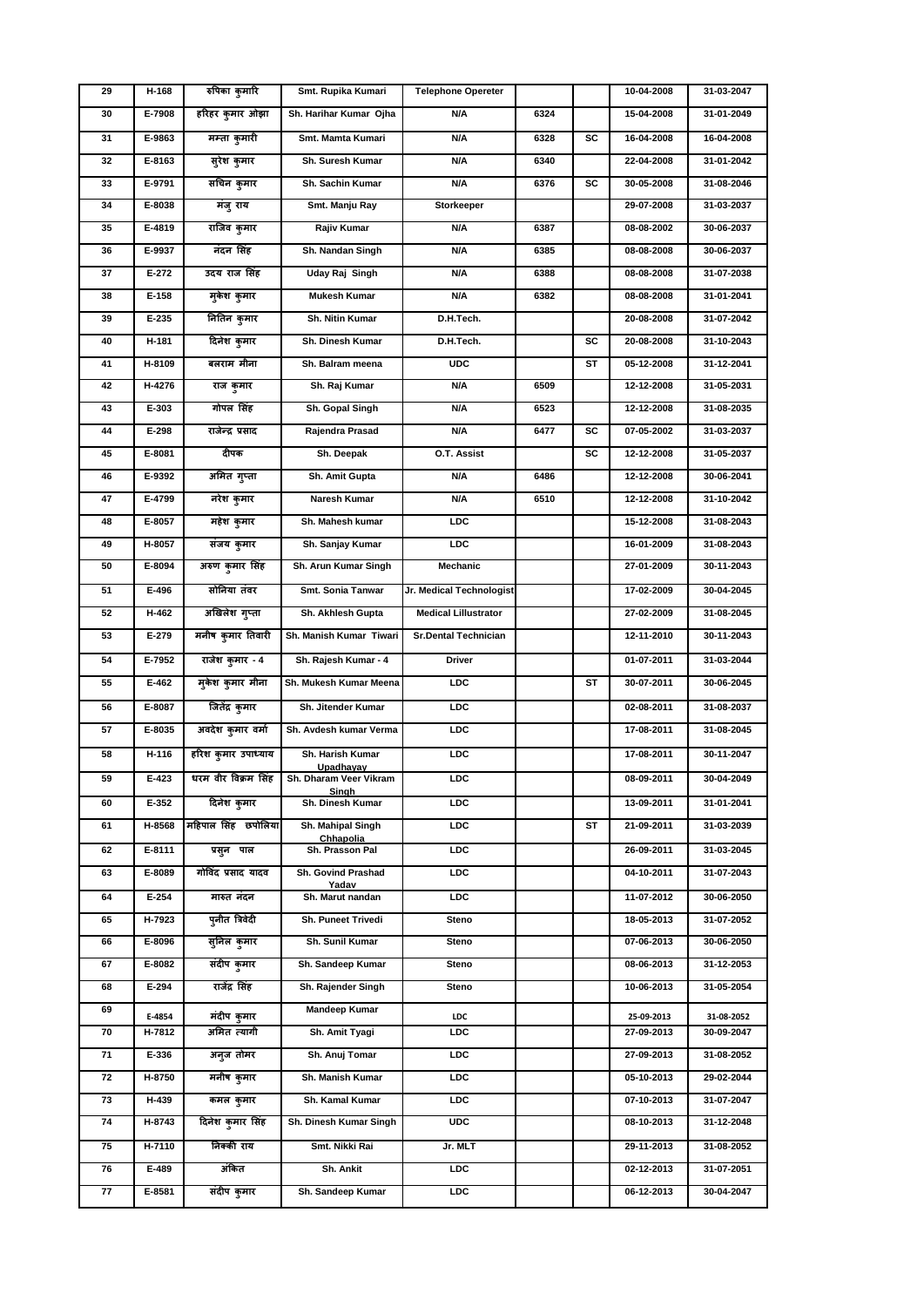| 78 | E-8095   | विपिन                | Sh. Vipin                      | LDC                       |           | 13-12-2013 | 31-12-2050 |
|----|----------|----------------------|--------------------------------|---------------------------|-----------|------------|------------|
| 79 | H-4432   | लोकिंद्र सिंह        | Lokindra Singh                 | LDC                       |           | 17-12-2013 | 31-07-2049 |
| 80 | $E-151$  | विनित                | Sh. Vinit                      | LDC                       |           | 17-12-2013 | 31-03-2052 |
| 81 | E-191    | सुमित                | Sh. Sumit                      | LDC                       |           | 20-12-2013 | 30-11-2050 |
| 82 | E-4870   | नितेश यादव           | <b>Nitesh Yadav</b>            | <b>LDC</b>                |           | 27-12-2013 | 31-12-2052 |
| 83 | E-10150  | नीरज कुमार           | Sh. Neeraj yadav               | LDC                       |           | 27-12-2013 | 28-02-2053 |
| 84 | E-467    | जग्दीप सिंह          | Sh. Jagdeep Singh              | LDC                       |           | 30-12-2013 | 30-06-2052 |
| 85 | H-8102   | निर्मल कालार         | Sh. Nirmal Kalar               | <b>Telephone Opereter</b> |           | 11-11-2016 | 31-10-2045 |
| 86 | $H-8103$ | आशा रानी             | Smt. Asha Rani                 | <b>Telephone Opereter</b> | <b>SC</b> | 16-11-2016 | 31-03-2043 |
| 87 | H-8104   | गिल्बिले इंदिरा शंकर | Smt. Gilbile Indira<br>Shankar | <b>Telephone Opereter</b> |           | 17-11-2016 | 31-05-2048 |
| 88 | $E-6735$ | विनोद                | Sh. Vinod                      | <b>Biler Attendant</b>    |           | 25-04-2017 | 31-05-2053 |
| 89 | E-8523   | मोहम्मेद शोएब        | Sh. Mohammed Shoeb             | Optometrist               |           | 12-08-2017 | 31-01-2054 |
| 90 | $E-45$   | राकेश                | Sh. Rakesh                     | O.T.Asstt.                |           | 08-12-2017 | 30-06-2052 |
| 91 | E-8210   | बाब् लाल सैनी        | Sh. Babu Lal saini             | ECG Tech.                 |           | 29-12-2017 | 31-08-2048 |
| 92 | $II-32$  | अजय कुमार पंडित      | Sh.Ajay Kumar Pandit           | <b>Pharmacist</b>         |           | 04-05-2018 | 31-01-2049 |
| 93 | E-363    | बास् चौहान           | Sh. Basu Chauhan               | Jr. tech. (I.t.)          |           | 11-10-2018 | 31-01-2050 |
| 94 | H-4068   | सुप्रभात कुमार       | Sh. Suprabhat Kumar            | Satitary Insp.            |           | 04-01-2019 | 30-06-2052 |
| 95 | E-9716   | विपिन शुक्ला         | Sh. Vipin Shukla               | X-ray Asstt.              |           | 18-02-2019 | 31-12-2054 |
| 96 | $E-47$   | संदीप कुमार          | Sh. Sandeep Kumar              | O.T.Asstt.                |           | 11-09-2019 | 30-06-2056 |
| 97 | E-4156   | अभिनय कुमार          | <b>Abhinay Kumar</b>           | Jr.Tech.(Orthotics)       |           | 17-01-2020 | 28-02-2051 |
| 98 | E-4773   | मिखोंग तोंतंग        | <b>Mikhong Tontang</b>         | Radiogrpher               | <b>ST</b> | 05-02-2020 | 30-04-2048 |
| 99 | E-4671   | स्वाती राजपुत        | Swati Rajput                   | Radiogrpher               |           | 07-02-2020 | 31-05-2053 |

**Estate Section** 

# **SAFDARJANG HOSPITAL, NEW DELHI**

## **WAITING LIST TYPE III STAFF QUARTER**

**Jul-20**

| SL.NO          | REG.NO   |                  | <b>NAME OF EMPLOYEE</b> | <b>DESIGNATION</b>    | R.NO. | CAT.      | D.O.J      | D.O.R      |
|----------------|----------|------------------|-------------------------|-----------------------|-------|-----------|------------|------------|
|                |          |                  |                         |                       |       |           |            |            |
| 1              | H-7162   | दिव्या एम. शर्मा | Smt. Divya M. Sharma    | Physiotherapist       |       |           | 24-09-1998 | 30-11-2033 |
| $\mathbf{2}$   | E-8013   | राजेश यादव       | Sh. Rajesh Yadav        | Radiographer          |       |           | 10-09-2005 | 31-05-2034 |
| 3              | H-216    | जैसवीर सिंह      | Sh. Jasvir Singh        | <b>Health visitor</b> |       |           | 23-01-2008 | 23-01-2035 |
| 4              | E-8485   | मो. अशिफ         | MD. Ashif               | <b>MLT</b>            |       |           | 27-11-2008 | 31-10-2045 |
| 5              | H-4213   | रेखा गोस्वामी    | Smt. Rekha Goswami      | <b>MLT</b>            |       |           | 13-12-2008 | 28-02-2046 |
| 6              | $E-237$  | ममता             | Smt. Mamta              | <b>MLT</b>            |       |           | 17-01-2009 | 31-03-2046 |
| $\overline{7}$ | E-8191   | मो. मशिर आलम     | <b>MD. Mushir alam</b>  | <b>MLT</b>            |       |           | 22-01-2009 | 31-01-2043 |
| 8              | $E-80$   | डा. नीलम         | Dr. Neelam              | Gen. duty M.O         |       | <b>SC</b> | 21-08-2014 | 30-06-2051 |
| 9              | E-8263   | डा. जस्पीत कौर   | Dr. Jaspreet Kaur       | Associate Pfof.       |       |           | 01-11-2014 | 31-10-2044 |
| 10             | H-198    | साधना मीना       | Smt. Sadhana Meena      | Physiotherapist       |       |           | 22-07-2015 | 30-06-2041 |
| 11             | H-200    | सोनिया           | Smt. Sonia              | Physiotherapist       |       |           | 22-07-2015 | 30-08-2045 |
| 12             | H-199    | कनिश्का चौहान    | Smt. Kanishka Chauhan   | Physiotherapist       |       |           | 22-07-2015 | 31-05-2048 |
| 13             | H-281    | डा.पृश्पा कुमारी | Dr. Pushpa Kumari       | Assistant prof.       |       |           | 31-07-2015 | 28-09-2048 |
| 14             | $II-273$ | डा. चंदा प्रकाश  | Dr. Chandra prakash     | Sr. M.O               |       |           | 18-12-2015 | 30-06-2040 |
| 15             | H-411    | डा.मेघराज कंदन   | Dr. Meghraj Kundan      | Assistant prof.       |       |           | 30-05-2016 | 28-02-2046 |
| 16             | E-8708   | डा. अमित कुमार   | Dr. Amit Kumar          | MO                    |       |           | 23-06-2016 | 31-12-2044 |
| 17             | H-7237   | डा. आशिश जखेतिया | Dr. Ashish Jakhetiya    | Assistant prof.       |       |           | 04-01-2017 | 28-02-2048 |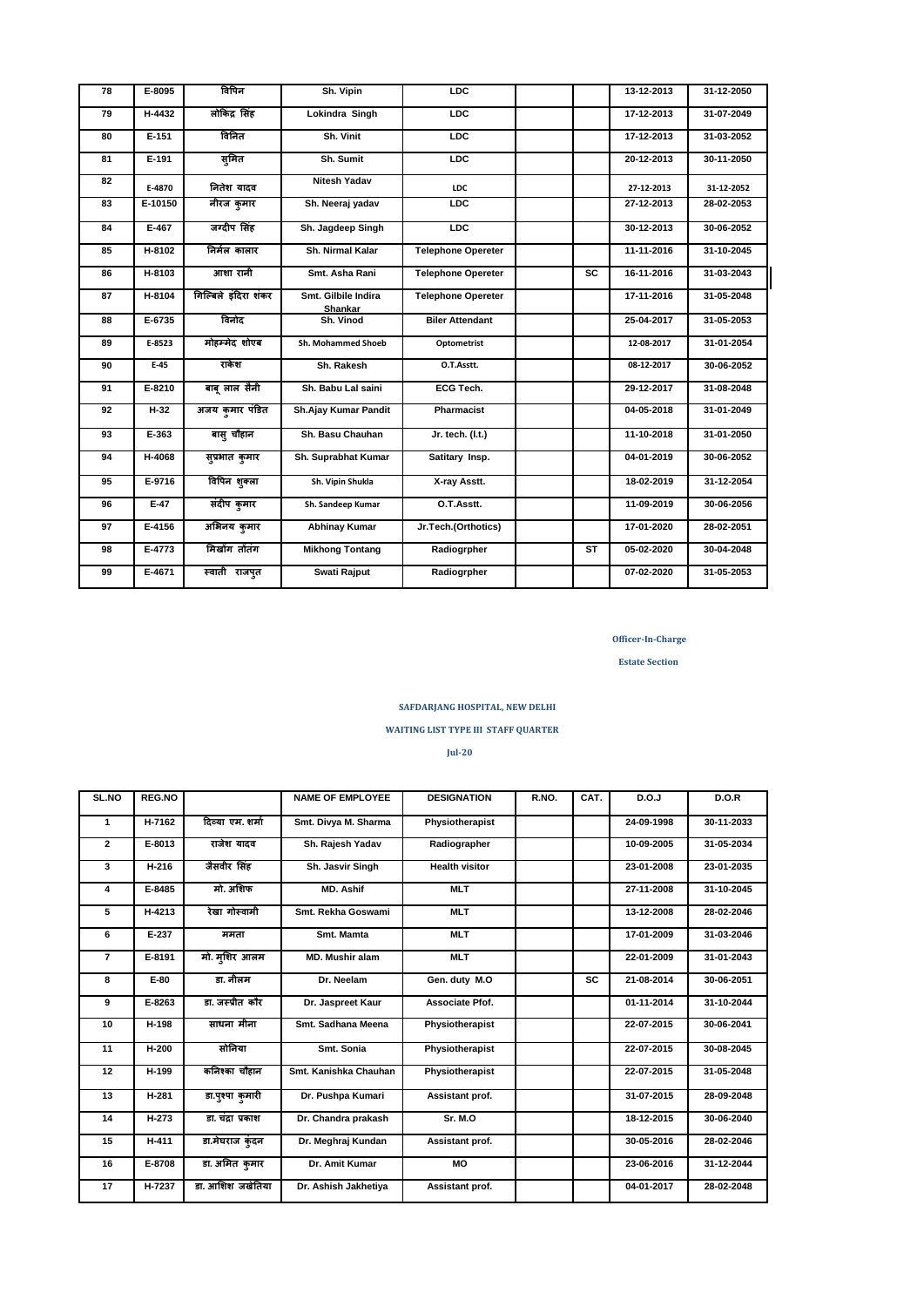**SAFDARJANG HOSPITAL, NEW DELHI** 

**Officer-In-Charge**

**Estate Section** 

| 18 | H-8734  | डा. राजीव गोयल       | Dr. Rajeev Goyal              | Associat Prof.         |    | 15-02-2017 | 30-06-2045 |
|----|---------|----------------------|-------------------------------|------------------------|----|------------|------------|
| 19 | H-7997  | डा. इशा सैनी         | Dr. Isha Saini                | Assistant prof.        |    | 23-02-2017 | 30-09-2048 |
| 20 | $E-251$ | डा. लल्बिअक्त्ल्अगि  | Dr. lalbiaktluangi            | Gen. duty M.O          |    | 03-03-2017 | 31/06/2050 |
| 21 | E-7538  | डा. राजंदीप सिंह ब.  | Dr. Rajandeep Singh Bali      | Assistant prof.        |    | 03-04-2017 | 31-10-2046 |
| 22 | H-7193  | डा. खुश्वंत पोप्ली   | Dr. Khushwant Popli           | Assistant prof.        |    | 18-05-2017 | 30-06-2047 |
| 23 | E-8107  | डा. कनिका कपूर       | Dr. Kanika Kapoor             | Assistant prof.        |    | 23-06-2017 | 31-05-2049 |
| 24 | H-8039  | डा. अजित कुमार प.    | Dr. Ajit Kumar padhy          | Assistant prof.        |    | 29-06-2017 | 31-07-2039 |
| 25 | E-9656  | डा. सुकन्या गंगो.    | Dr. Sukanya Gangopadhyay      | Assistant prof.        |    | 10-07-2017 | 31-05-2048 |
| 26 | H-4487  | डा. सिद्धार्थ यादव   | Dr. Siddharth yadav           | Assistant prof.        |    | 11-07-2017 | 31-07-2052 |
| 27 | H-8543  | डा. मंप्रीत कौर      | Dr. Manpreet Kaur             | Assistant prof.        |    | 12-07-2017 | 31-07-2049 |
| 28 | H-8108  | डा. नीतिका गुप्ता    | Dr. Neetika Gupta             | Assistant prof.        |    | 14-07-2017 | 31-12-2047 |
| 29 | $E-162$ | डा. खगेश्वर महतो     | Dr. Khageshwar Mahato         | Assistant prof.        |    | 21-07-2017 | 30-09-2047 |
| 30 | H-4486  | डा. संदीप कुमार      | Dr. Sandeep Kumar             | Assistant prof.        |    | 01-08-2017 | 28-02-2045 |
| 31 | E-14456 | डा. पुनीत कुमार      | Dr. Puneet Kumar              | Assistant prof.        |    | 04-08-2017 | 31-01-2050 |
| 32 | E-9736  | डा. प्रीति त्यागि    | Dr. Preeti Tyagi              | Assistant prof.        |    | 09-08-2017 | 28-02-2047 |
| 33 | E-494   | मोहम्मेद शोएब        | Sh. Mohammed Shoeb            | Optometrist            |    | 12-08-2017 | 31-01-2054 |
| 34 | E-460   | डा. मधु बाला         | Dr. Madhu Bala                | Assistant prof.        |    | 25-08-2017 | 31-01-2046 |
| 35 | E-471   | भारत डी.मौर्य        | Smt. bahrat D maurya          | Lady health visitor    |    | 08-09-2017 | 31-03-2048 |
| 36 | H-7119  | डा. डिमपल  पंग्तेय   | Dr. Dimple Pangtey            | Assistant prof.        | ST | 19-09-2017 | 30-06-2051 |
| 37 | H-14011 | डा. अमंदीप  जस्वाल   | Dr. Amandeep Jaswal           | Assistant prof.        |    | 23-09-2017 | 30-04-2043 |
| 38 | H-13605 | डा. शाहिल  दिवान     | Dr. Sahil Diwan               | Assistant prof.        |    | 28-09-2017 | 31-08-2050 |
| 39 | E-486   | डा. मनिशा            | Dr. Manisha                   | Assistant prof.        | SC | 03-10-2017 | 30-04-2047 |
| 40 | $E-124$ | डा. अभिशेक  वेर्मा   | Dr. Abishek verma             | Assistant prof.        |    | 01-11-2017 | 31-10-2044 |
| 41 | H-13967 | डा. भावना शर्मा      | Dr. Bhawna Sharma             | Assistant prof.        |    | 02-11-2017 | 31-01-2048 |
| 42 | H-15803 | डा. विक्रम्जीत दत्ता | Dr. Vikramjeet Dutta          | Assistant prof.        |    | 17-11-2017 | 31-12-2046 |
| 43 | H-15165 | डा. गोपि  तमिलरसन    | Dr. Gopi Tamilarasan          | Assistant prof.        |    | 23-11-2017 | 31-12-2048 |
| 44 | E-466   | डा. लवनीश मंचंदा     | Dr. Lavneesh Manchanda        | M.O                    |    | 04-12-2017 | 31-10-2051 |
| 45 | H-1534  | डा. सौरभ  कुमार      | Dr. Saurabh kumar             | M.O                    |    | 09-01-2018 | 31-07-2048 |
| 46 | H-7167  | मांसी तनेजा          | Smt. Mansi Taneja             | Physiotherapist        |    | 21-02-2018 | 28-02-2048 |
| 47 | H-4485  | डा. निरज कुमार       | Dr. Niraj Kumar               | Assistant prof.        |    | 28-02-2018 | 31-07-2044 |
| 48 | H-2922  | डा. प्रतिति चौधरी    | Dr. Pratiti Choudhuri         | Assistant prof.        |    | 03-03-2018 | 31-03-2048 |
| 49 | E-8327  | सविता दोगरा          | Smt. Savita Dogra             | Physiotherapist        | SC | 19-03-2018 | 31-07-2048 |
| 50 | E-8458  | डा. रुचि मित्तल      | Dr. Ruchi Mittal              | Assistant prof.        |    | 21-03-2018 | 31-12-2046 |
| 51 | E-4202  | शीभा मार्वहा         | Sheeba Marwah                 | Assistant prof.        |    | 04-04-2018 | 31-10-2045 |
| 52 | E-8061  | डा. आरीन चौधरी       | Dr. Arin Choudhary            | Assistant prof.        |    | 13-04-2018 | 30-06-2042 |
| 53 | E-8055  | डा नवजोत कौर         | Dr. Navjot Kaur               | Assistant prof.        |    | 25-04-2018 | 31-10-2048 |
| 54 | E-10172 | डा. कृष्णा भार्दवाज  | Dr. Krishna Bhardwaj          | Assistant prof.        |    | 17-08-2018 | 31-01-2047 |
| 55 | $E-1$   | डा. विकास शर्मा      | Dr. Vikaas Sharma             | МO                     |    | 15-09-2018 | 31-10-2053 |
| 56 | H-4113  | डा. टी. लिरंग्ल .स.  | Dr. T Lirangla Sangtam        | Specialist grade- III  | ST | 12-03-2019 | 31-03-2050 |
| 57 | H-4484  | डा. अरुण मक्कर       | Dr. Arun Makkar               | Assistant prof.        |    | 02-04-2019 | 31/04/2048 |
| 58 | E-180   | मुकेश कुमार          | Mukesh kumar                  | Lab Tec.               |    | 16-08-2019 | 31-03-2050 |
| 59 | E-179   | मनीश कुमार वर्श्नेय  | <b>Maneesh Kumar Varshney</b> | <b>Medical Officer</b> |    | 04-09-2019 | 31-03-2055 |
| 60 | E-4594  | आजाद सिंह            | <b>Azad Singh</b>             | Physiotherapist        |    | 17-01-2020 | 31-05-2050 |
|    |         |                      |                               |                        |    |            |            |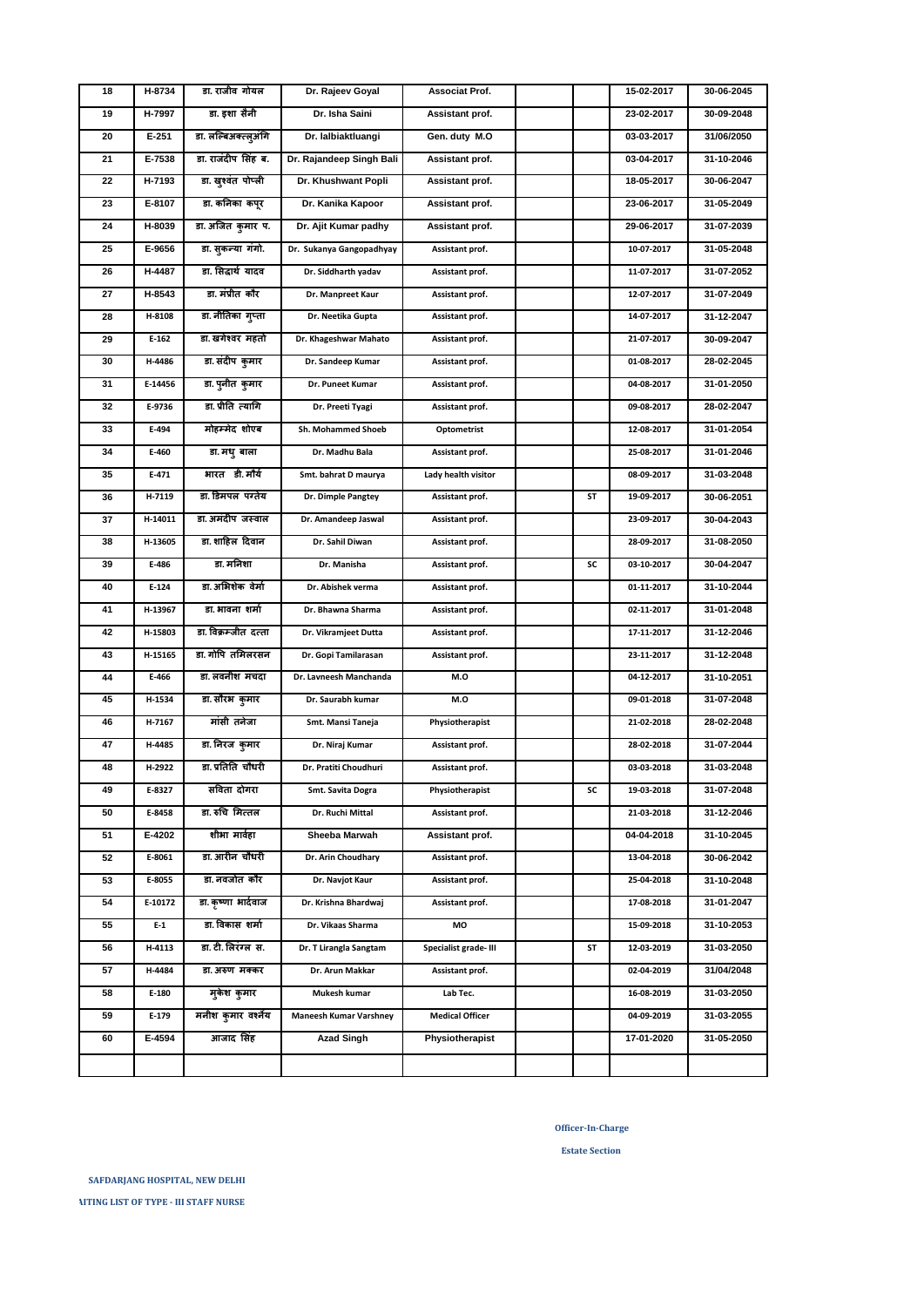| SL.NO. | REG.NO. |                      | <b>NAME OF EMPLOYEES</b>        | <b>DESIGNATION</b> | R.NO. | CAT. | D.O.J      | <b>D.O.R</b> |
|--------|---------|----------------------|---------------------------------|--------------------|-------|------|------------|--------------|
| 1      | E-3743  | कांती नेगी           | Mrs. Kanti Negi                 | N/O                | 6082  |      | 06-08-2007 | 30-06-2042   |
| 2      | E-4682  | नवीन भैरा            | Naveen Bhaira                   | N/O                | 6136  |      | 08-08-2007 | 30-06-2042   |
| 3      | E-4884  | नरेश कुमार           | Naresh Kumar                    | N/O                | 6442  |      | 21-10-2007 | 31-12-2040   |
| 4      | E-4707  | मधु हुड्डा           | Madhu Hudda                     | N/O                | 6692  |      | 31-12-2010 | 30-09-2042   |
| 5      | E-3860  | सुमन टी.             | Mrs. Suman Tandon               | N/O                | 6714  | SΤ   | 31-12-2010 | 30-06-2046   |
| 6      | E-4623  | राकेश कुमार शर्मा    | Rakesh Kumar Sharma             | N/O                | 6626  |      | 08-01-2011 | 31-08-2041   |
| 7      | E-4725  | संध्या प्रसाद        | Sandhya Prasad                  | N/O                | 6694  | SC   | 13-01-2011 | 31-05-2037   |
| 8      | E-3815  | बबिता चतुर्वेदि      | <b>Babita Chaturvedi</b>        | N/O                | 6725  |      | 23-07-2012 | 31-07-2042   |
| 9      | E-3865  | लिनु कुंजप्पेन       | Linu Kunjappen                  | N/O                | 6772  |      | 29-09-2017 | 30-04-2045   |
| 10     | E-4592  | बिंसी लुकोस          | <b>Bincy Lukose</b>             | N/O                | 6769  |      | 29-09-2017 | 31-05-2051   |
| 11     | E-4191  | टिंटु थोमस           | <b>Tintu Thomas</b>             | N/O                | 6776  |      | 29-09-2017 | 30-11-2051   |
| 12     | E-4214  | अज्मल पी.टी          | Ajmal P.T                       | N/O                | 6774  |      | 29-09-2017 | 29-02-2052   |
| 13     | E-4596  | विमल कुमार रेगर      | Vimal Kumar Regar               | N/O                | 6781  | SC   | 03-10-2017 | 30-06-2047   |
| 14     | E-4608  | रितु                 | Ritu                            | N/O                | 6782  |      | 03-10-2017 | 31-03-2048   |
| 15     | E-4301  | इंदिरा वैरोक्पम      | Indira Wairokpam                | N/O                | 6780  |      | 03-10-2017 | 31-03-2048   |
| 16     | E-9758  | जैमी औगुस्तिने       | <b>Smt. Jaimy Augustine</b>     | N/O                | 6801  |      | 14-10-2017 | 29-02-2048   |
| 17     | E-4176  | राकेश कुमार वर्मा    | Rakesh Kumar Verma              | N/O                | 6799  | SC   | 14-10-2017 | 31-05-2049   |
| 18     | E-4349  | मुकेश कुमार          | <b>Mukesh Kumar</b>             | N/O                | 6798  |      | 14-10-2017 | 31-12-2051   |
| 19     | E-9609  | अनसी राजु            | Smt. Ancy Raju                  | N/O                | 6803  |      | 16-10-2017 | 31-05-2047   |
| 20     | E-4394  | धन्या थोमस           | <b>Dhanya Thomas</b>            | N/O                | 6811  |      | 30-10-2017 | 31-12-2049   |
| 21     | E-10215 | रजिना पी             | Smt. Rajina P                   | N/O                | 6810  |      | 30-10-2017 | 31-01-2052   |
| 22     | E-4405  | भहकार राम            | <b>Bhakar Ram</b>               | N/O                | 6814  | SC   | 06-11-2017 | 31-08-2048   |
| 23     | E-4665  | ग्यान चंद मीणा       | <b>Gyan Chand Meena</b>         | N/O                | 6819  | SΤ   | 06-12-2017 | 30-06-2051   |
| 24     | E-3736  | चंदना उन्नि          | Chandana Unni                   | N/O                | 6820  |      | 19-12-2017 | 30-11-2048   |
| 25     | E-9967  | रमेश चंद रैगेर       | <b>Smt. Ramesh Chand Raiger</b> | N/O                | 6821  | SC   | 26-12-2017 | 30-06-2045   |
| 26     | E-4789  | विश्न् प्रसाद छिपा   | Vishnu Prasad Chhipa            | N/O                | 6823  |      | 29-12-2017 | 31-01-2051   |
| 27     | $E-162$ | अरुन पी.             | Arun P.                         | N/O                | 6825  | SC   | 01-03-2018 | 31-03-2046   |
| 28     | E-4614  | जोस्ना थोमस          | Josna Thomas                    | N/O                | 6836  |      | 08-05-2018 | 31-05-2048   |
| 29     | H-4207  | मल्लिपुदि रामु       | Sh. Mallipudi Ramu              | N/O                | 6838  | SC   | 10-05-2018 | 01-04-2049   |
| 30     | E-9577  | जिथिन थोमस पी टी     | Sh. Jithin Thomas PT            | N/O                | 6841  |      | 11-05-2018 | 31-03-2050   |
| 31     | E-9576  | मनु जोसेफ            | Sh. Manu Joseph                 | N/O                | 6840  |      | 11-05-2018 | 31-03-2050   |
| 32     | E-9589  | जयालक्श्मी एम.       | Smt. Jayalakshmi M              | N/O                | 6847  | sc   | 06-07-2018 | 30-06-2040   |
| 33     | E-4550  | निंग्थौजम बबिना देवि | Ningthoujam Babina Devi         | N/O                | 6849  | SC   | 05-12-2018 | 31-03-2051   |
| 34     | E-69    | आशिश                 | <b>Ashish David</b>             | N/O                | 6857  |      | 01-03-2019 | 31-10-2047   |
| 35     | H-4386  | जिस्मोन पौल          | Sh. Jismon paul                 | N/O                | 6858  |      | 05-03-2019 | 01-05-2048   |
| 36     | E-377   | क्रिश्नसंकर र        | Krishnasankar R                 | N/O                | 6860  |      | 09-03-2019 | 30-11-2045   |
| 37     | E-390   | राखी                 | Rakhi                           | N/O                | 6861  | SC   | 11-03-2019 | 30-07-2050   |
| 38     | E-4757  | सौमया                | Soumya                          | N/O                | 6881  |      | 01-06-2019 | 31-05-2050   |
| 39     | E-4358  | मोनिका               | Monika                          | N/O                | 6878  |      | 01-06-2019 | 31-10-2053   |
| 40     | E-361   | दिव्यान्शु वत्स      | Divyanshu Watts                 | N/O                | 6888  |      | 03-06-2019 | 31-08-2055   |
| 41     | E-4132  | भावना कुमारी         | Bhawna Kumari                   | N/O                | 6902  |      | 06-06-2019 | 30-04-2049   |
| 42     | E-4625  | गीता कौशिक           | Geeta Kaushik                   | N/O                | 6910  |      | 06-06-2019 | 30-04-2054   |
| 43     | E-4532  | काजल                 | Kajal                           | N/O                | 6900  |      | 06-06-2019 | 30-06-2055   |
| 44     | E-270   | शुभम सिंह            | <b>Subham Singh</b>             | N/O                |       |      | 07-06-2019 | 30-06-2049   |
| 45     | E-4758  | विमल कुमार ए         | Vimal Kumar A                   | N/O                | 6912  |      | 07-06-2019 | 30-10-2052   |
| 46     | E-4073  | किरन नेगी            | <b>Kiran Negi</b>               | N/O                | 6929  |      | 08-06-2019 | 31-01-2052   |
| 47     | E-231   | नीतु वी              | Neetu V                         | N/O                | 6927  |      | 08-06-2019 | 31-08-2052   |

## **Sriniwaspuri, july 2020**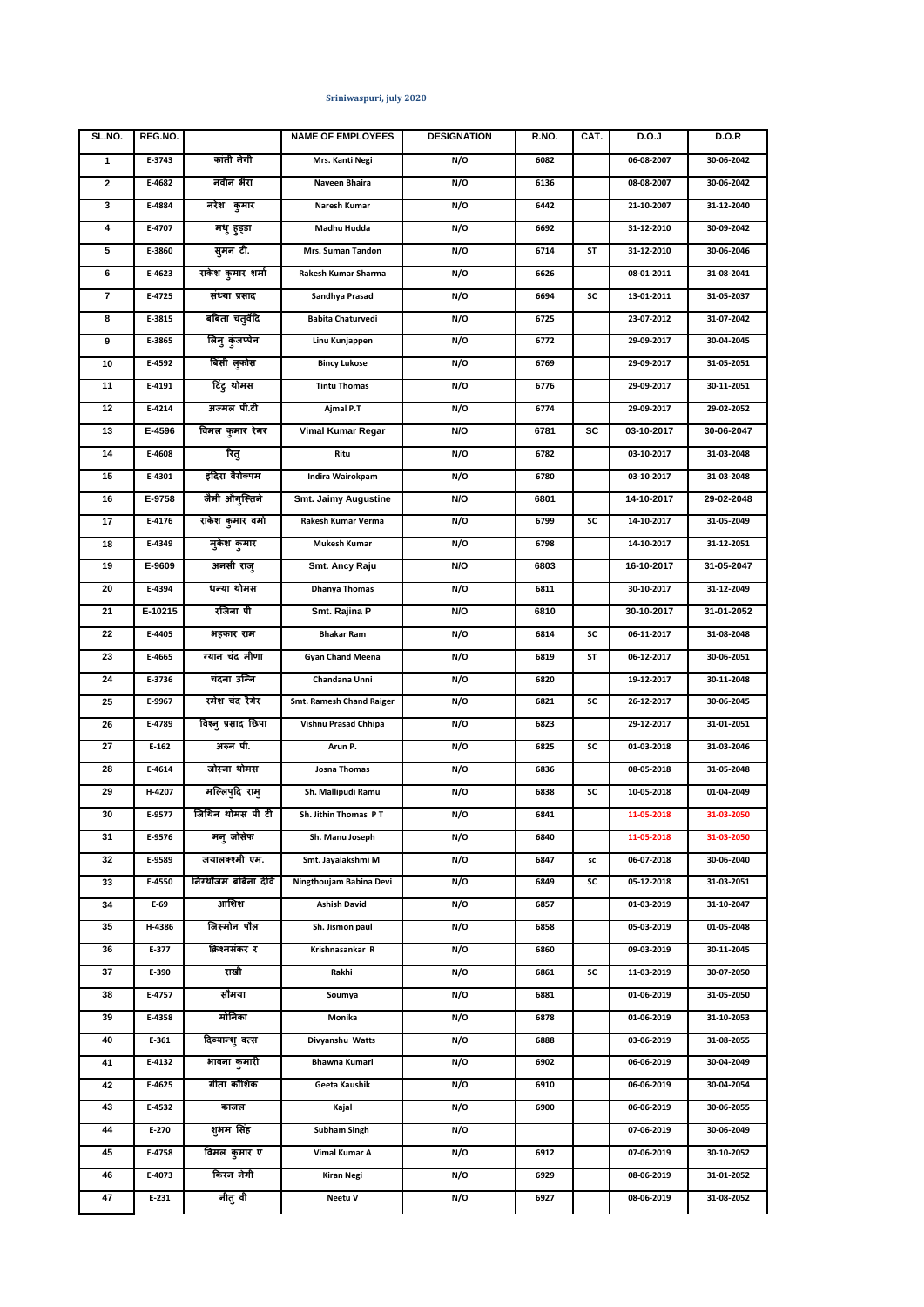| 48 | E-4676 | पवन सैनी           | Pawan Saini              | N/O | 7519 |     | 08-06-2019 | 31-10-2055 |
|----|--------|--------------------|--------------------------|-----|------|-----|------------|------------|
| 49 | E-4215 | तान्या चौधरी       | <b>Tanya Chaudhary</b>   | N/O | 6926 |     | 08-06-2019 | 31-03-2056 |
| 50 | E-4630 | अनंत राज           | Ananta Raj               | N/O | 6945 | SC  | 12-06-2019 | 30-04-2054 |
| 51 | E-4547 | निशा               | Nisha                    | N/O | 6952 |     | 13-06-2019 | 30-04-2053 |
| 52 | E-358  | स्वाति राणा        | Swati Rana               | N/O | 6949 |     | 13-06-2019 | 31-05-2054 |
| 53 | E-4356 | मनिषा              | Manisha                  | N/O | 6951 |     | 13-06-2019 | 31-01-2055 |
| 54 | E-359  | शशि बाला तंवर      | Shashi Bala Tanwar       | N/O | 6947 |     | 13-06-2019 | 30-06-2056 |
| 55 | E-4715 | प्रियंका यादव      | Priyanka Yadav           | N/O | 6963 |     | 14-06-2019 | 31-03-2056 |
| 56 | E-3869 | परविंदर कौर        | Parvinder Kaur           | N/O | 6972 |     | 17-06-2019 | 31-10-2051 |
| 57 | E-3824 | स्वाति अग्रवाल     | Swati Aggarwal           | N/O | 6984 |     | 18-06-2019 | 31-03-2054 |
| 58 | E-4587 | चंद्र शेखर         | <b>Chandra Shekhar</b>   | N/O | 7009 |     | 21-06-2019 | 31-12-2052 |
| 59 | E-4781 | राजेन्द्र सिंह     | Rajendra Singh           | N/O | 7020 |     | 24-06-2019 | 31-05-2053 |
| 60 | E-3782 | गुल्जार मोह        | Guljar Moh               | N/O | 7019 |     | 24-06-2019 | 30-06-2054 |
| 61 | E-4899 | कनिका गुओता        | Kanika Guota             | N/O | 7017 |     | 24-06-2019 | 30-11-2054 |
| 62 | E-4569 | आस्मिन             | Aasmin                   | N/O | 7023 |     | 25-06-2019 | 31-05-2053 |
| 63 | E-4334 | सी. देसांथ         | C. Desanth               | N/O | 7027 |     | 26-06-2019 | 31-01-2050 |
| 64 | E-3893 | अरुण गोपाल प्रजापत | Arun Gopal Prajapat      | N/O | 7033 | ОВС | 26-06-2019 | 31-07-2051 |
| 65 | E-4479 | सुरेश जज़ा         | Suresh Jajra             | N/O | 7072 |     | 28-06-2019 | 31-07-2053 |
| 66 | E-4796 | मीनु लाल जाटव      | Meenu Lal Jatav          | N/O | 7053 |     | 28-06-2019 | 30-06-2054 |
| 67 | E-4708 | शैलेश कुमार बिंदल  | Shailesh Kumar Bindal    | N/O | 7070 |     | 28-06-2019 | 31-12-2054 |
| 68 | E-4019 | हिमांशु वीर्वल     | Himanshu Veerval         | N/O | 7056 | SC  | 28-06-2019 | 30-06-2055 |
| 69 | E-3986 | टीन्कु             | Tinku                    | N/O | 7062 |     | 28-06-2019 | 31-07-2055 |
| 70 | E-4847 | कौशल कुमार मेहरा   | Kaushal Kumar Mehra      | N/O | 7050 |     | 28-06-2019 | 30-06-2056 |
| 71 | E-4404 | कुल्दीप सिहं       | <b>Kuldeep Singh</b>     | N/O | 7090 |     | 02-07-2019 | 30-04-2051 |
| 72 | E-4910 | अभिषेक खटवालिया    | Abhishek Khatawlia       | N/O | 7110 | SC  | 07-02-2019 | 31-08-2051 |
| 73 | E-4109 | हनी जी.            | Honey G                  | N/O | 7077 |     | 02-07-2019 | 31-10-2052 |
| 74 | E-4894 | पारुल बरमन         | Parul Berman             | N/O | 7086 |     | 02-07-2019 | 30-04-2053 |
| 75 | E-4158 | प्रशान्त गौर       | <b>Prashant Gour</b>     | N/O | 7088 |     | 02-07-2019 | 30-09-2055 |
| 76 | E-4478 | राजेश कुमार        | Rajesh kumar             | N/O | 7103 |     | 02-07-2019 | 30-11-2055 |
| 77 | E-4908 | अशोक कुमार सैनी    | Ashok Kumar Saini        | N/O | 7109 | OBC | 02-07-2019 | 31-12-2055 |
| 78 | E-4149 | अलिसैर खान         | Alisher Khan             | N/O | 7117 |     | 02-07-2019 | 31-12-2055 |
| 79 | E-438  | किमनेह जैम         | Kimneih Jem              | N/O | 7092 | ST  | 02-07-2019 | 31-03-2056 |
| 80 | E-3716 | लाडू लाल खटिक      | Ladu Lal Khatik          | N/O | 7118 | SC  | 02-07-2019 | 30-06-2056 |
| 81 | E-4713 | प्रताप सिंह        | <b>Pratap Singh</b>      | N/O | 7093 |     | 07-02-2019 | 31-07-2056 |
| 82 | E-4169 | अरविन्द वी. बी.    | Aravind V.B              | N/O | 7128 |     | 03-07-2019 | 31-05-2051 |
| 83 | E-3894 | गनपत राम ठन्डी     | <b>Ganpat Ram Thandi</b> | N/O | 7131 | OBC | 03-07-2019 | 28-02-2054 |
| 84 | E-3892 | रोमिता चानू ओईनाम  | Romita Chanu Oinam       | N/O | 7150 |     | 04-07-2019 | 31-03-2050 |
| 85 | E-4168 | शिव राज कुमार      | Shiv Raj Kumar           | N/O | 7138 |     | 04-07-2019 | 31-08-2052 |
| 86 | E-4282 | लाईकिम टोमबिंग     | <b>Liankim Tombing</b>   | N/O | 7149 | ST  | 04-07-2019 | 31-01-2054 |
| 87 | E-4468 | संदीप कुमार        | Sandeep Kumar            | N/O | 7147 |     | 04-07-2019 | 30-06-2055 |
| 88 | E-3875 | साहिल कमबोज        | Sahil Kamboj             | N/O | 7145 |     | 04-07-2019 | 31-10-2055 |
| 89 | E-4152 | सुगन मेघवाल        | Sugan Meghwal            | N/O | 7136 | SC  | 04-07-2019 | 31-12-2055 |
| 90 | E-245  | जय शिव             | Jay Shiv                 | N/O | 7141 | OBC | 05-07-2019 | 31-05-2053 |
| 91 | E-4741 | इमरान सयीद         | <b>Imran Saiyyed</b>     | N/O | 7154 |     | 06-07-2019 | 30-04-2052 |
| 92 | E-4480 | हिमेश व्याश        | Himesh Vyas              | N/O | 7169 |     | 06-07-2019 | 31-01-2054 |
| 93 | E-4204 | जितेन्द्र डदीज     | Jitendra Dadhich         | N/O | 7153 |     | 06-07-2019 | 31-01-2054 |
| 94 | E-4662 | अनीता सौलंकी       | Anita Solanki            | N/O | 7167 | SC  | 06-07-2019 | 31-03-2054 |
| 95 | E-204  | सृष्टि वर्मा       | Sristhi Verma            | N/O | 7163 | OBC | 06-07-2019 | 30-11-2054 |
| 96 | E-4777 | अंजली              | Anjali                   | N/O | 7166 | SC  | 06-07-2019 | 30-11-2055 |
| 97 | E-4615 | सचिन कुमार         | Sachin Kumar             | N/O | 7156 |     | 06-07-2019 | 30-09-2056 |
|    |        |                    |                          |     |      |     |            |            |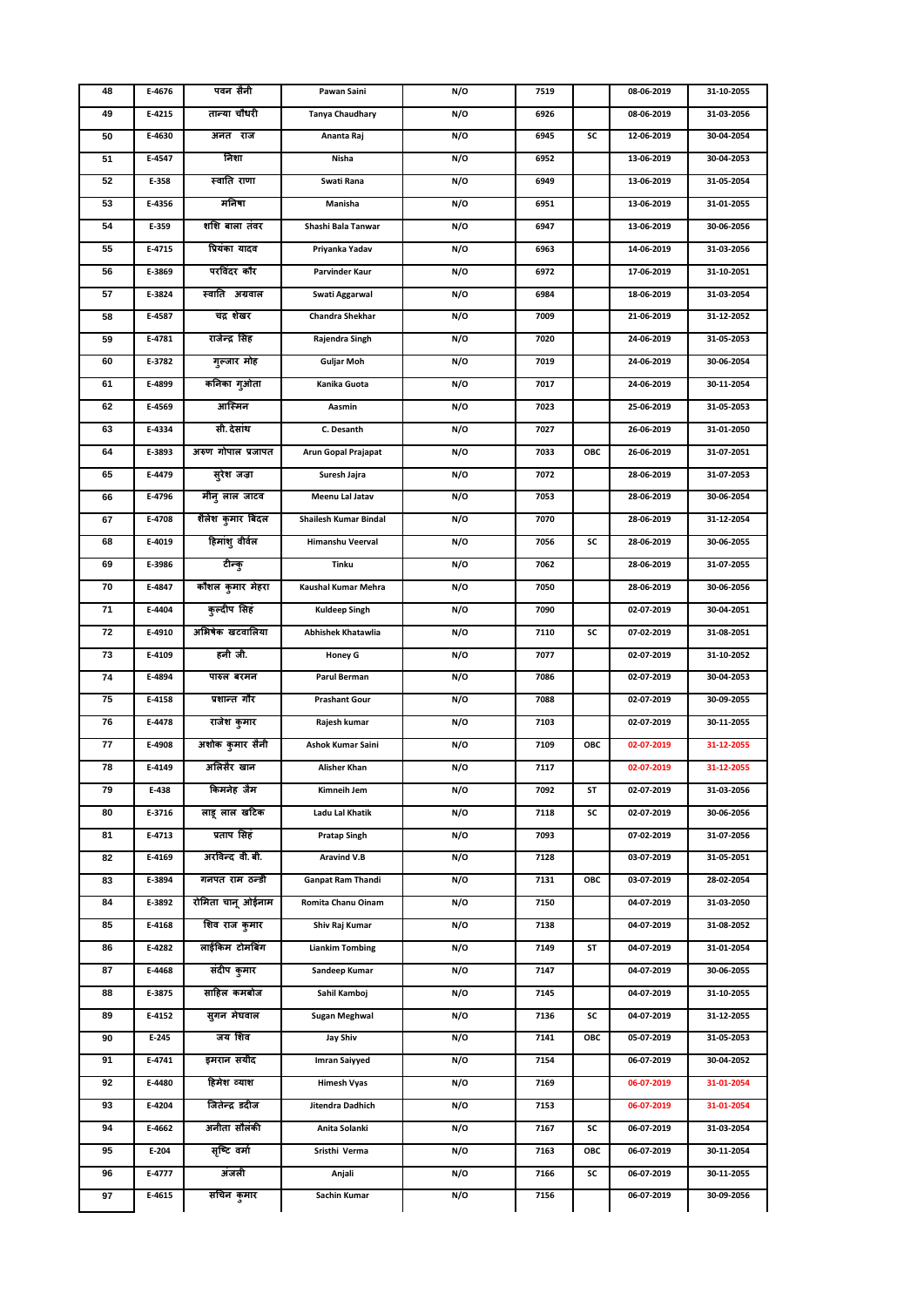| 98  | E-4898 | समा खान                  | Shama Khan                   | N/O | 7155 |     | 06-07-2019 | 31-12-2056 |
|-----|--------|--------------------------|------------------------------|-----|------|-----|------------|------------|
| 99  | E-4153 | गजेन्द्रा शर्मा          | Gajendra Sharma              | N/O | 7189 |     | 09-07-2019 | 31-08-2049 |
| 100 | E-4101 | चन्द्राकांत बेनीवाल      | Chandra Kant Beniwal         | N/O | 7179 |     | 09-07-2019 | 30-06-2052 |
| 101 | E-4259 | सुरेन्द्र कुमार शर्मा    | Surendra Kumar Sharma        | N/O | 7204 |     | 09-07-2019 | 31-07-2052 |
| 102 | E-3117 | निम्बा राम               | Nimba Ram                    | N/O | 7181 |     | 09-07-2019 | 30-04-2054 |
| 103 | E-420  | एस. एल. लिली होकिप       | S.L.Lily Haokip              | N/O | 7192 | ST  | 09-07-2019 | 30-06-2054 |
| 104 | E-4496 | ललित चौधरी               | <b>Lalit Choudhary</b>       | N/O | 7271 |     | 09-07-2019 | 31-07-2054 |
| 105 | E-4100 | यादवेन्द्रा कुमार जाटव   | Yadvendra Kumar Jatav        | N/O | 7177 | SC  | 09-07-2019 | 31-08-2054 |
| 106 | E-380  | वोंगयूदीम                | Vunghoihdim                  | N/O | 7193 | ST  | 09-07-2019 | 31-12-2054 |
| 107 | E-3759 | स्नेहा कुवांर            | Sneha Kanwar                 | N/O | 7200 |     | 09-07-2019 | 28-02-2055 |
| 108 | E-3778 | एल. मिलच कोम             | Leivon Milcah Kom            | N/O | 7191 | ST  | 09-07-2019 | 31-03-2055 |
| 109 | E-3977 | प्रियान्शु टेलर          | Priyanshu Tailor             | N/O | 7194 |     | 09-07-2019 | 30-04-2055 |
| 110 | E-4037 | सपना मिणा                | Sapna Meena                  | N/O | 7202 |     | 09-07-2019 | 31-07-2055 |
| 111 | E-4103 | विवानजीत                 | Vivanjeet Kaur               | N/O | 7188 |     | 09-07-2019 | 31-08-2056 |
| 112 | E-4795 | मोहित कुमार एम.          | <b>Mohit Kumar Mahawar</b>   | N/O | 7242 |     | 10-07-2019 | 31-05-2048 |
| 113 | E-200  | मुकेश भट्टी              | <b>Mukesh Bhati</b>          | N/O | 7217 |     | 10-07-2019 | 30-06-2048 |
| 114 | E-4862 | मधु कुमारी               | Madhu Kumari                 | N/O | 7246 |     | 10-07-2019 | 30-11-2049 |
| 115 | E-4016 | अशोक कुमार माली          | <b>Ashok Kumar Mali</b>      | N/O | 7215 | ОВС | 10-07-2019 | 31-10-2050 |
| 116 | E-4255 | सुनील कुमार शर्मा        | Sunil Kumar Sharma           | N/O | 7234 |     | 10-07-2019 | 30-11-2051 |
| 117 | E-3741 | दिनेश कुमार यादव         | Dinesh Kumar Yadav           | N/O | 7233 |     | 10-07-2019 | 30-07-2052 |
| 118 | E-4415 | जितेन्द्र कुमार चौधरी    | Jitendra Kumar Chaudhary     | N/O | 7227 |     | 10-07-2019 | 31-08-2052 |
| 119 | E-3781 | राजेश मिणा               | Rajesh Meena                 | N/O | 7220 | ST  | 10-07-2019 | 30-11-2052 |
| 120 | E-254  | रवि कुमार सैनी           | Ravi Kumar Saini             | N/O | 7235 |     | 10-07-2019 | 28-02-2054 |
| 121 | E-4453 | अभिलाशा क.               | Abhilasha Khoiwal            | N/O | 7198 | SC  | 10-07-2019 | 30-11-2054 |
| 122 | E-4886 | हीना प्रवीन              | <b>Heena Parveen</b>         | N/O | 7249 |     | 10-07-2019 | 30-04-2055 |
| 123 | E-4663 | भानू प्रिया शर्मा        | <b>Bhanu Priya Sharma</b>    | N/O | 7207 |     | 10-07-2019 | 31-07-2055 |
| 124 | E-3978 | अनिल चौधरी               | <b>Anil Chaudhary</b>        | N/O | 7216 |     | 10-07-2019 | 31-07-2055 |
| 125 | E-4272 | ज्योति                   | Jyoti                        | N/O | 7252 |     | 11-07-2019 | 30-06-2053 |
| 126 | E-4852 | कविता पयक                | Kavita Payak                 | N/O | 7264 |     | 12-07-2019 | 31-10-2052 |
| 127 | E-3787 | प्रकाश चन्द्र शर्मा      | Prakash Chandra sharma       | N/O | 7275 |     | 12-07-2019 | 31-07-2053 |
| 128 | E-4634 | सोनम सैनी                | Sonam Saini                  | N/O | 7279 |     | 13-07-2019 | 30-09-2051 |
| 129 | E-4289 | भुपेन्द कुमार शर्मा      | <b>Bhupendra Kumar Meena</b> | N/O | 7288 | ST  | 13-07-2019 | 31-10-2051 |
| 130 | E-4880 | कुलदीप चौधरी             | <b>Kuldeep Choudhary</b>     | N/O | 7281 |     | 13-07-2019 | 30-11-2054 |
| 131 | E-4309 | गोपी राम                 | Gopee Ram                    | N/O | 7287 |     | 13-07-2019 | 31-05-2055 |
| 132 | E-419  | अखिल सी.आर.              | Akhil C.r                    | N/O | 7295 |     | 16-07-2019 | 28-02-2049 |
| 133 | E-3788 | मुकेश शर्मा              | <b>Mukesh Sharma</b>         | N/O | 7298 |     | 16-07-2019 | 30-06-2050 |
| 134 | E-4681 | एस. जुलीयट एच.           | Saniiru Juliet H             | N/O | 7302 |     | 16-07-2019 | 30-06-2051 |
| 135 | E-394  | अक्षय कृष्णा             | Akshay Krishna               | N/O | 7305 |     | 16-07-2019 | 29-02-2052 |
| 136 | E-4401 | प्रकाश चन्द्र टेलर       | Prakash Chandra Tailor       | N/O | 7290 |     | 16-07-2019 | 30-04-2053 |
| 137 | E-4421 | खोली इलोन                | Kholi Eloni                  | N/O | 7303 | ST  | 16-07-2019 | 30-09-2053 |
| 138 | E-4887 | मगन लाल दामा             | Magan Lal Dama               | N/O | 7299 | ST  | 16-07-2019 | 31-07-2054 |
| 139 | E-4643 | ज्योति बाला मालव         | Jyoti Bala Malav             | N/O | 7304 |     | 16-07-2019 | 30-09-2055 |
| 140 | E-4836 | महेन्द्रा कुमार नारौलिया | Mahendra Kumar Narolia       | N/O | 7296 | SC  | 16-07-2019 | 30-11-2055 |
| 141 | E-4399 | शिखा एम.                 | Shikha M                     | N/O | 7300 | SC  | 16-07-2019 | 30-04-2056 |
| 142 | E-4287 | नेहा शर्मा               | Neha Sharma                  | N/O | 7311 |     | 17-07-2019 | 31-03-2052 |
| 143 | E-4733 | ममता                     | Mamta Rani                   | N/O | 7327 |     | 17-07-2019 | 31-07-2055 |
| 144 | E-4206 | अजय सिंह                 | Ajay Singh                   | N/O | 7321 |     | 17-07-2019 | 31-01-2056 |
| 145 | E-4237 | लवप्रित कौर              | <b>Lovepreet Kaur</b>        | N/O | 7329 |     | 17-07-2019 | 30-04-2056 |
| 146 | E-352  | सजन सिंह यादव            | Sajjan Singh Yadav           | N/O | 7312 |     | 17-07-2019 | 30-06-2056 |
| 147 | E-4877 | अंकित कुमार सैनी         | Ankit Kumar Saini            | N/O | 7308 |     | 17-07-2019 | 31-07-2056 |
|     |        |                          |                              |     |      |     |            |            |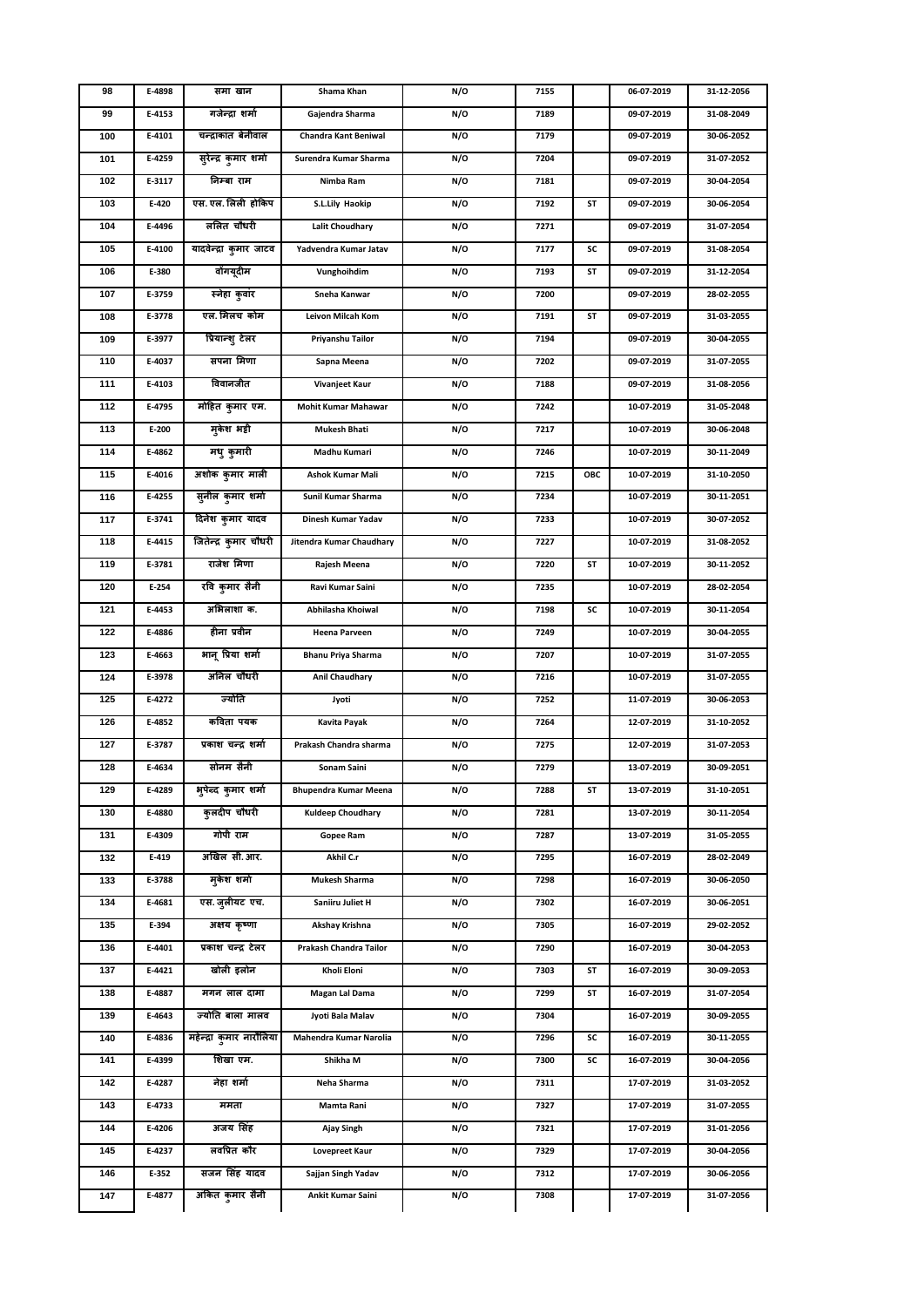| 148 | E-4236 | गोपाल अनचारा       | Gopal Anchara              | N/O | 7338 |     | 18-07-2019 | 22-09-2052 |
|-----|--------|--------------------|----------------------------|-----|------|-----|------------|------------|
| 149 | E-4626 | पुनीता             | Punita                     | N/O | 7336 | SC  | 18-07-2019 | 31-08-2054 |
| 150 | E-4851 | गोपाल लाल बूरडक    | <b>Gopal Lal Burdak</b>    | N/O | 7337 |     | 18-07-2019 | 31-07-2055 |
| 151 | E-4878 | सुरेश बिश्नोई      | Suresh Bishnoi             | N/O | 7344 |     | 20-07-2019 | 31-05-2054 |
| 152 | E-395  | राकेश कुमार        | Rakesh Kumar               | N/O | 7368 |     | 22-07-2019 | 30-06-2051 |
| 153 | E-4666 | रामअवतार           | Ramavtar Runwal            | N/O | 7359 | ОВС | 22-07-2019 | 31-08-2051 |
| 154 | E-3989 | ओमप्रकाश जाट       | Omprakash Jat              | N/O | 7358 |     | 22-07-2019 | 30-09-2052 |
| 155 | E-4848 | दुर्गा लाल गुजर    | Durga Lal Gurjar           | N/O | 7366 |     | 22-07-2019 | 31-12-2055 |
| 156 | E-4621 | ललित सुथर          | <b>Lalit Suthar</b>        | N/O | 7375 |     | 22-07-2019 | 31-12-2055 |
| 157 | E-4782 | जोसेफ जाँन         | Joseph John                | N/O | 7363 |     | 23-07-2019 | 31-12-2050 |
| 158 | E-4057 | देवेन्द्र कुडीया   | Devendra Kudiya            | N/O | 7394 |     | 25-07-2019 | 30-11-2051 |
| 159 | E-4402 | पूनम प्रकाश तिवारी | Punam Prakash Tiwari       | N/O | 7385 |     | 25-07-2019 | 30-09-2052 |
| 160 | E-4763 | श्याम लाल गुर्जर   | Shyam Lal Gurjar           | N/O | 7388 |     | 25-07-2019 | 31-07-2053 |
| 161 | E-4336 | जन्ता राम मिणा     | Janta Ram Meena            | N/O | 7395 | SΤ  | 25-07-2019 | 31-07-2053 |
| 162 | E-4102 | रुकशाना            | Rukhsana                   | N/O | 7382 |     | 25-07-2019 | 31-10-2056 |
| 163 | E-347  | धन्या बी. पिलाई    | Dhanya B Pillai            | N/O | 7400 |     | 27-07-2019 | 29-02-2048 |
| 164 | E-4780 | मोहन लाल           | Mohan Lal                  | N/O | 7414 |     | 27-07-2019 | 30-06-2050 |
| 165 | E-4466 | लूंगदिम एल.        | <b>Lhungdim Lamneineng</b> | N/O | 7416 | ST  | 27-07-2019 | 31-01-2052 |
| 166 | E-376  | रमेस लांबा         | Ramesh Lamba               | N/O | 7410 |     | 27-07-2019 | 30-06-2054 |
| 167 | E-4072 | पुजा प्रजापत       | Pooja Prajapat             | N/O | 7409 |     | 27-07-2019 | 30-06-2054 |
| 168 | E-4802 | चन्द्र प्रकाश      | Chandra Prakash            | N/O | 7401 |     | 27-07-2019 | 31-07-2054 |
| 169 | E-4286 | काजल कुमारी        | Kajal Kumari               | N/O | 7397 | OBC | 27-07-2019 | 31-10-2054 |
| 170 | E-4261 | दिनेश कुमावत       | Dinesh Kumawat             | N/O | 7405 |     | 27-07-2019 | 30-06-2056 |
| 171 | E-4125 | सन्वर माल सेन      | Sanwar Mal Sen             | N/O | 7419 |     | 29-07-2019 | 30-06-2055 |
| 172 | E-4734 | सोनम छौमो          | Sonam Chhomo               | N/O | 7440 |     | 30-07-2019 | 31-05-2047 |
| 173 | E-360  | हेमलथा ए.वी.       | Hemalatha A.v.             | N/O | 7429 |     | 30-07-2019 | 30-04-2049 |
| 174 | E-4683 | मंनीन्दर कौर       | <b>Maninder Kaur</b>       | N/O | 7445 | OBC | 30-07-2019 | 30-06-2049 |
| 175 | E-4269 | पवन कुमार          | Pawan Kumar                | N/O | 7450 |     | 30-07-2019 | 31-01-2051 |
| 176 | E-4328 | राकेश कुमार पटेल   | Rakesh Kumar Patel         | N/O | 7428 |     | 30-07-2019 | 31-01-2051 |
| 177 | E-4235 | निंग नंगेह सी.     | <b>Ning Nngaih ching</b>   | N/O | 7435 | ST  | 30-07-2019 | 31-08-2051 |
| 178 | E-3990 | आशिश सेन           | Ashish Sen                 | N/O | 7425 |     | 30-07-2019 | 31-07-2052 |
| 179 | E-398  | शारंग सी एच.       | Sarang C.h                 | N/O | 7430 |     | 30-07-2019 | 31-03-2053 |
| 180 | E-4058 | सुन्दर लाल         | Sunder Lal                 | N/O | 7434 |     | 30-07-2019 | 30-06-2053 |
| 181 | E-4714 | सुरेश कुमार यादव   | Suresh Kumar Yadav         | N/O | 7437 |     | 30-07-2019 | 31-08-2054 |
| 182 | E-4257 | जमील खान मनीयार    | Jamil Khan Maniyar         | N/O | 7452 |     | 30-07-2019 | 30-06-2055 |
| 183 | E-3832 | नुअम्सिअन्निंग     | Nuamsianniang              | N/O | 7436 | ST  | 30-07-2019 | 31-12-2055 |
| 184 | E-4735 | अनुप्रिया          | Anupriya                   | N/O | 7444 |     | 30-07-2019 | 30-06-2056 |
| 185 | E-4260 | जितेन्द्र कुमार    | Jitendra Kumar             | N/O | 7457 |     | 30-07-2019 | 30-09-2056 |
| 186 | E-4265 | राधे श्याम रेगर    | Radheshyam Regar           | N/O | 7470 |     | 01-08-2019 | 31-10-2050 |
| 187 | E-4756 | मिथिन सिस्         | <b>Mithin Sisu</b>         | N/O | 7473 |     | 01-08-2019 | 31-05-2051 |
| 188 | E-3946 | सी. इसथर           | <b>Ch Esther</b>           | N/O | 7481 | ST  | 02-08-2019 | 30-06-2051 |
| 189 | E-4620 | राजबन्ध् यादव      | Rajbandhu Yadav            | N/O | 7487 |     | 02-08-2019 | 31-03-2053 |
| 190 | E-4842 | शिल्पी सिंह        | Shilpi Singh               | N/O | 7479 |     | 02-08-2019 | 30-06-2053 |
| 191 | E-3945 | पूजा               | Pooja                      | N/O | 7476 | SC  | 02-08-2019 | 31-01-2055 |
| 192 | E-4500 | विनीता             | Vineeta                    | N/O | 7486 | OBC | 02-08-2019 | 30-06-2055 |
| 193 | E-4616 | सचिन चौधरी         | <b>Sachin Chaudhary</b>    | N/O | 7482 | OBC | 02-08-2019 | 30-11-2056 |
| 194 | E-4876 | सुनील कुमार        | Sunil Kumar                | N/O | 7497 |     | 03-08-2019 | 31-08-2053 |
| 195 | E-416  | निलिमा रमेश        | Neelima Ramesh             | N/O | 7496 |     | 03-08-2019 | 31-07-2054 |
| 196 | E-3876 | संतोष              | Santosh                    | N/O | 7520 |     | 05-08-2019 | 31-08-2051 |
| 197 | E-3822 | प्रमीता कुमारी     | Pramita Kumari             | N/O | 7502 |     | 06-08-2019 | 30-04-2052 |
|     |        |                    |                            |     |      |     |            |            |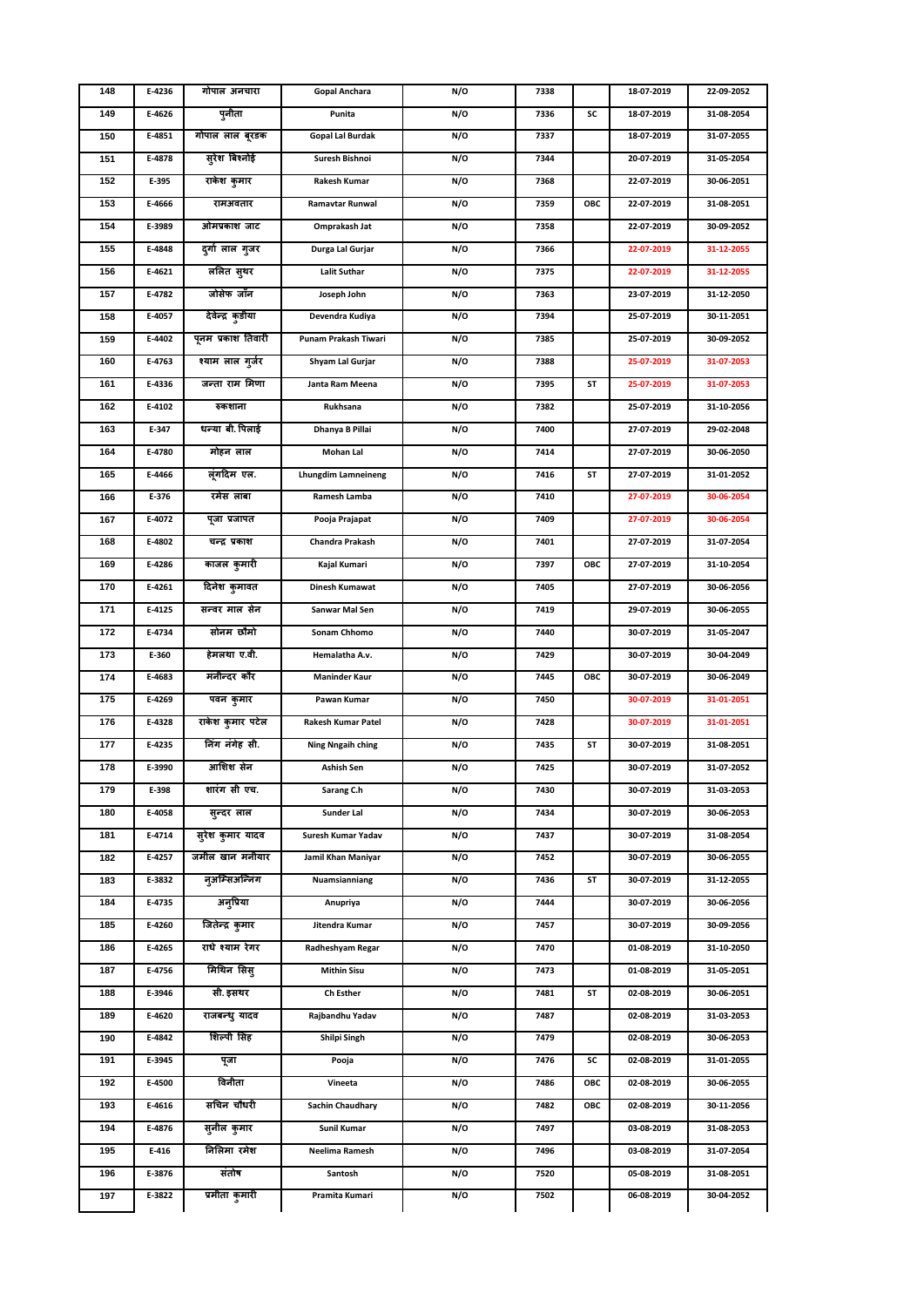| 198 | E-4501 | नारायण लाल लोहार    | Narayan Lal Lohar         | N/O | 7527 |     | 06-08-2019 | 31-03-2053 |
|-----|--------|---------------------|---------------------------|-----|------|-----|------------|------------|
| 199 | E-4619 | जितेन्द्र यादव      | Jitendra Yadav            | N/O | 7515 |     | 06-08-2019 | 30-06-2053 |
| 200 | E-4499 | प्रिया मखिजा        | Priya Makhija             | N/O | 7500 |     | 06-08-2019 | 30-11-2053 |
| 201 | E-4639 | रेशमा नाथ आर.एस     | Reshma Nath R S           | N/O | 7524 |     | 06-08-2019 | 30-09-2055 |
| 202 | E-4849 | निजा टी.            | Nija T.                   | N/O | 7505 | ОВС | 06-08-2019 | 31-12-2055 |
| 203 | E-4338 | प्रियंका वर्मा      | Priyanka Verma            | N/O | 7534 |     | 08-08-2019 | 30-09-2054 |
| 204 | E-4339 | लक्ष्मी             | Laxmi                     | N/O | 7530 |     | 08-08-2019 | 31-03-2055 |
| 205 | E-4502 | चैना राम            | Chaina Ram                | N/O | 7548 | SC  | 10-08-2019 | 30-11-2050 |
| 206 | E-3740 | तोप सिंह            | <b>Top Singh</b>          | N/O | 7542 |     | 10-08-2019 | 30-06-2054 |
| 207 | E-4748 | लोमश सिंह मिणा      | <b>Lomash Singh Meena</b> | N/O | 7540 | SΤ  | 10-08-2019 | 31-07-2054 |
| 208 | E-4038 | अन्नु               | Annu                      | N/O | 7556 |     | 10-08-2019 | 30-09-2054 |
| 209 | E-4882 | हिमांशि             | Himanshi                  | N/O | 7546 |     | 10-08-2019 | 31-07-2055 |
| 210 | E-3802 | प्रकाश प्रजापत      | Prakash Prajapat          | N/O | 7539 |     | 10-08-2019 | 30-11-2055 |
| 211 | E-4883 | श्वेता पुंदिर       | shweta Pundir             | N/O | 7547 |     | 10-08-2019 | 31-12-2055 |
| 212 | E-4160 | कृष्णा कुमार जय     | Krishan kumar Jai         | N/O | 7577 |     | 14-08-2019 | 31-12-2048 |
| 213 | E-4503 | अंथमेरसी ओलीवई      | <b>Anthmercy Olivai</b>   | N/O | 7576 |     | 14-08-2019 | 30-11-2050 |
| 214 | E-4688 | नवीन सोनि           | Naveen Soni               | N/O | 7568 | ОВС | 14-08-2019 | 28-02-2053 |
| 215 | E-4879 | विष्णु प्रशाद बरोना | Vishnu Prasad Borana      | N/O | 7575 |     | 14-08-2019 | 31-03-2053 |
| 216 | E-4175 | पंकज कुमार          | Pankaj Kumar              | N/O | 7579 | SC  | 14-08-2019 | 31-05-2054 |
| 217 | E-4126 | जितेन्द्र गौर       | Jitendra Gaur             | N/O | 7564 |     | 14-08-2019 | 30-09-2054 |
| 218 | E-4797 | नवीन कुमार वर्मा    | Naveen Kumar Verma        | N/O | 7582 |     | 16-08-2019 | 31-03-2049 |
| 219 | E-4709 | मनीष मिणा           | <b>Manish Meena</b>       | N/O | 7605 | SΤ  | 20-08-2019 | 31-12-2049 |
| 220 | E-435  | गुनेश राम           | <b>Gunesh Ram</b>         | N/O | 7591 |     | 20-08-2019 | 30-06-2051 |
| 221 | E-4850 | अर्चना कुमरी        | Archana Kumari            | N/O | 7595 | SΤ  | 20-08-2019 | 30-06-2051 |
| 222 | E-253  | गीता                | Geeta                     | N/O | 7587 |     | 20-08-2019 | 31-03-2055 |
| 223 | E-3947 | रोहिनि सी           | Rohini C                  | N/O | 7612 |     | 22-08-2019 | 31-08-2048 |
| 224 | E-3973 | बास्करी             | Baskari                   | N/O | 7606 |     | 22-08-2019 | 31-08-2053 |
| 225 | E-4672 | घम्मन लाल सैनी      | Ghamman Lal Saini         | N/O | 7614 |     | 22-08-2019 | 31-08-2054 |
| 226 | E-4624 | कुल्दीप सिंह        | <b>Kuldeep Singh</b>      | N/O | 7630 |     | 27-08-2019 | 30-04-2051 |
| 227 | E-412  | स्मिति कुमरी        | Smriti Kumari             | N/O | 7624 |     | 27-08-2019 | 29-02-2056 |
| 228 | E-4280 | क् चांदनी रमोला     | Km Chandni Ramola         | N/O | 7639 |     | 28-08-2019 | 30-06-2055 |
| 229 | E-4266 | झराना सेठी          | Jharana sethi             | N/O | 7652 |     | 29-08-2019 | 31-07-2051 |
| 230 | E-4256 | अनुप वर्मा          | Anup Verma                | N/O | 7660 |     | 30-08-2019 | 31-01-2047 |
| 231 | E-4205 | नरेंदेर कुमार       | Narender Kumar            | N/O | 7654 |     | 30-08-2019 | 31-08-2052 |
| 232 | E-4273 | प्रतिमा ठाकुर       | Pratima Thakur            | N/O | 7691 |     | 10-09-2019 | 30-09-2049 |
| 233 | E-4129 | शिखा कला            | Shikha Kala               | N/O | 7695 |     | 10-09-2019 | 31-07-2054 |
| 234 | E-3823 | कविता वानखेडे       | Kavita Wankhade           | N/O | 7699 |     | 12-09-2019 | 31-12-2051 |
| 235 | E-4875 | लीला भक्ति          | Leela Bhakti              | N/O | 7698 | ST  | 12-09-2019 | 31-12-2051 |
| 236 | E-4026 | सौम्या गोपालन       | Soumya Gopalan            | N/O | 7705 |     | 13-09-2019 | 31-10-2049 |
| 237 | E-4115 | ई. मरक              | <b>Esthersina Marak</b>   | N/O | 7703 | ST  | 13-09-2019 | 30-04-2050 |
| 238 | E-4305 | मोनिका              | Monika                    | N/O | 7702 |     | 13-09-2019 | 31-10-2051 |
| 239 | E-4617 | पवन कुमार गहलोत     | Pavan Kumar Gahlot        | N/O | 7708 |     | 13-09-2019 | 31-07-2052 |
| 240 | E-4417 | मंजू रानी           | Manju Rani                | N/O | 7709 | SC  | 13-09-2019 | 28-02-2056 |
| 241 | E-4504 | राज मनी             | Raj Mani                  | N/O | 7713 | ST  | 14-09-2019 | 31-01-2051 |
| 242 | E-4279 | विजेयता कुमारी      | Vijeyata Kumari           | N/O | 7712 | ST  | 14-09-2019 | 28-02-2052 |
| 243 | E-4284 | प्रसोत्तम सरफ       | Purushottam Saraf         | N/O | 7716 |     | 14-09-2019 | 31-12-2056 |
| 244 | E-4793 | लेखराज सैनी         | Lekhraj Saini             | N/O | 7730 |     | 19-09-2019 | 30-05-2055 |
| 245 | E-4622 | महावीर प्रसाद बी.   | Mahaveer Prasad Bijarniya | N/O | 7734 |     | 20-09-2019 | 30-06-2049 |
| 246 | E-4238 | जयप्रकाश एम.        | Jayaprakash.M             | N/O | 7746 |     | 26-09-2019 | 31-07-2054 |
| 247 | E-4170 | सुमन यादव           | Suman Yadav               | N/O | 7750 |     | 27-09-2019 | 31-03-2054 |
|     |        |                     |                           |     |      |     |            |            |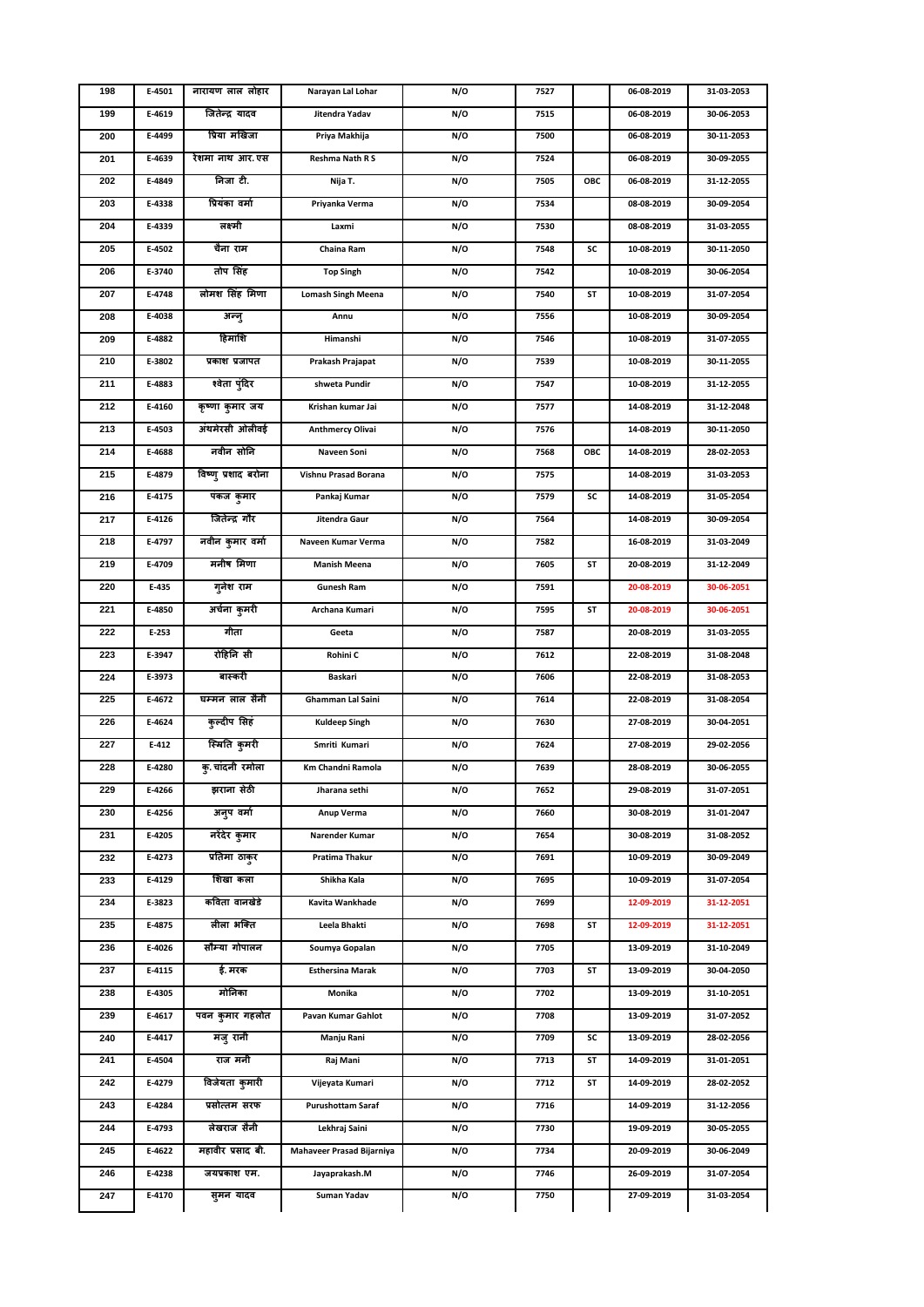| 248 | $H-86$ | एम. जवाहार बाब्    | M. Jawahar Babu          | N/O | 7756 |           | 01-10-2019 | 31-01-2046 |
|-----|--------|--------------------|--------------------------|-----|------|-----------|------------|------------|
| 249 | E-4765 | जिनसी के.          | <b>Jinsy Kurian</b>      | N/O | 7753 |           | 01-10-2019 | 30-11-2046 |
| 250 | E-4909 | प्रदीप भारदवाज     | Pradeep Bhardwaj         | N/O | 7752 |           | 01-10-2019 | 30-11-2051 |
| 251 | E-3833 | मधुराज             | Madhu Raj                | N/O | 7755 |           | 01-10-2019 | 28-02-2054 |
| 252 | E-4635 | स् <b>दिपा</b> जी. | Sudipa Guin              | N/O | 7758 |           | 03-10-2019 | 31-03-2057 |
| 253 | E-4720 | महावीर डी.         | <b>Mahaveer Dadarwal</b> | N/O | 7225 | OBC       | 07-10-2019 | 31-08-2051 |
| 254 | E-4677 | शीला पी.           | <b>Sheela Pareta</b>     | N/O | 7245 |           | 07-10-2019 | 30-06-2053 |
| 255 | E-4721 | जितेश त्रिवेदि     | Jitesh Trivedi           | N/O | 7211 |           | 07-10-2019 | 31-08-2054 |
| 256 | E-4618 | कर्मवीर            | Karmaveer                | N/O | 7760 |           | 10-10-2019 | 29-02-2052 |
| 257 | E-3819 | रुचि               | Ruchi                    | N/O | 7764 | <b>ST</b> | 15-10-2019 | 31-03-2044 |
| 258 | E-4678 | भीम राज जी.        | <b>Bheemraj Gamar</b>    | N/O | 7766 | <b>ST</b> | 15-10-2019 | 28-02-2049 |
| 259 | E-4577 | जी. गोनमई          | Gaingamliu Gonmei        | N/O | 7765 | <b>ST</b> | 15-10-2019 | 31-07-2049 |
| 260 | E-4319 | नरेश पर्मर         | Naresh Parmar            | N/O | 7783 | SC        | 02-11-2019 | 30-04-2045 |
| 261 | E-4891 | करेनी जी.के.बी.    | Kareni Genevieve K.B.    | N/O | 7790 | ST        | 09-11-2019 | 31-08-2052 |
| 262 | E-4537 | एस. शेखर एम        | Sancho Sekar M           | N/O | 7806 |           | 09-12-2019 | 31-05-2048 |
| 263 | E-4384 | पारस मल            | Parash Mal               | N/O | 7808 | SC        | 14-12-2019 | 31-12-2052 |
| 264 | E-4732 | प्रमोद भाटी        | <b>Pramod Bhati</b>      | N/O | 7812 | OBC       | 15-01-2020 | 28-02-2055 |
|     |        |                    |                          |     |      |           |            |            |

**Estate Section** 

 **SAFDARJUNG HOSPITAL NEW DELHI** 

**WAITING LIST TYPE-IV, STAFF QUARTER** 

 **1/1/2020 Jul-20**

| SL.NO.         | REG.NO.      |                       | <b>NAME OF EMPLOYEE</b>  | <b>DESIGNATION</b>    | R.NO. | CAT.      | D/O/J      | D/O/R      |
|----------------|--------------|-----------------------|--------------------------|-----------------------|-------|-----------|------------|------------|
| 1              | E-347        | डा. रुपाली            | Dr. Rupali malik         | Assistant prof.       |       |           | 21-07-2015 | 31-12-2048 |
| $\overline{2}$ | <b>H-281</b> | डा. पुष्पा कुमारी     | Dr. Pushpa Kumari        | Assistant prof.       |       |           | 31-07-2015 | 28-09-2048 |
| 3              | H-206        | डा. शिपरा अग्रवाल     | Dr. Shipra Aggarwal      | Associat Prof.        |       |           | 06-11-2015 | 28-02-2048 |
| 4              | H-273        | डा. चन्द्रप्रकाश      | Dr. Chandra prakash      | Sr. M.O               |       |           | 18-12-2015 | 30-06-2040 |
| 5              | E-7803       | डा. राजेशा गौतम       | Dr. Rajesh Gautam        | <b>MO</b>             |       |           | 26-02-2016 | 31-12-2047 |
| 6              | H-7258       | डा. मेघा टनडन         | Dr. Megha Tandon         | Assistant prof.       |       |           | 01-04-2016 | 31-12-2048 |
| $\overline{7}$ | $E-65$       | डा. मेघराज कुंदन      | Dr. meghraj Kundan       | Assistant prof.       |       |           | 30-05-2016 | 28-02-2046 |
| 8              | E-8708       | डा. अमित कमार         | Dr. Amit Kumar           | <b>MO</b>             |       |           | 23-06-2016 | 31-12-2044 |
| 9              | $H-7242$     | डा. राजेश कमार        | Dr. Rajesh Kumar         | Assistant prof.       |       |           | 10-08-2016 | 31-12-2045 |
| 10             | H-7237       | डा. आशीष झखेटिया      | Dr. Ashish Jakhetiya     | Assistant prof.       |       |           | 04-01-2017 | 28-02-2048 |
| 11             | E-9733       | डा. अमित कुमार जाधव   | Dr. Amit kumar Jadhav    | Assistant prof.       |       | <b>SC</b> | 13-02-2017 | 30-11-1946 |
| 12             | H-8734       | डा. राजीव गोयल        | Dr. Rajeev Goyal         | <b>Associat Prof.</b> |       |           | 15-02-2017 | 30-06-2045 |
| 13             | H-7997       | डा. इशा सैनी          | Dr. Isha Saini           | Assistant prof.       |       |           | 23-02-2017 | 30-09-2048 |
| 14             | E-8709       | डा. अमिताभ            | Dr. Amitabh              | Assistant prof.       |       |           | 27-02-2017 | 28-02-2047 |
| 15             | $E - 251$    | डा. लबईकटलूंगी        | Dr. lalbiaktluangi       | Gen. duty M.O         |       |           | 03-03-2017 | 31/06/2050 |
| 16             | E-7538       | डा. राजनदीप सिंह बाली | Dr. Rajandeep Singh Bali | Assistant prof.       |       |           | 03-04-2017 | 31-10-2046 |
| 17             | H-7193       | डा. खुश्वंत पोपली     | Dr. Khushwant Popli      | Assistant prof.       |       |           | 18-05-2017 | 30-06-2047 |
| 18             | E-8107       | डा. कनिका कपर         | Dr. Kanika Kapoor        | Assistant prof.       |       |           | 23-06-2017 | 31-05-2049 |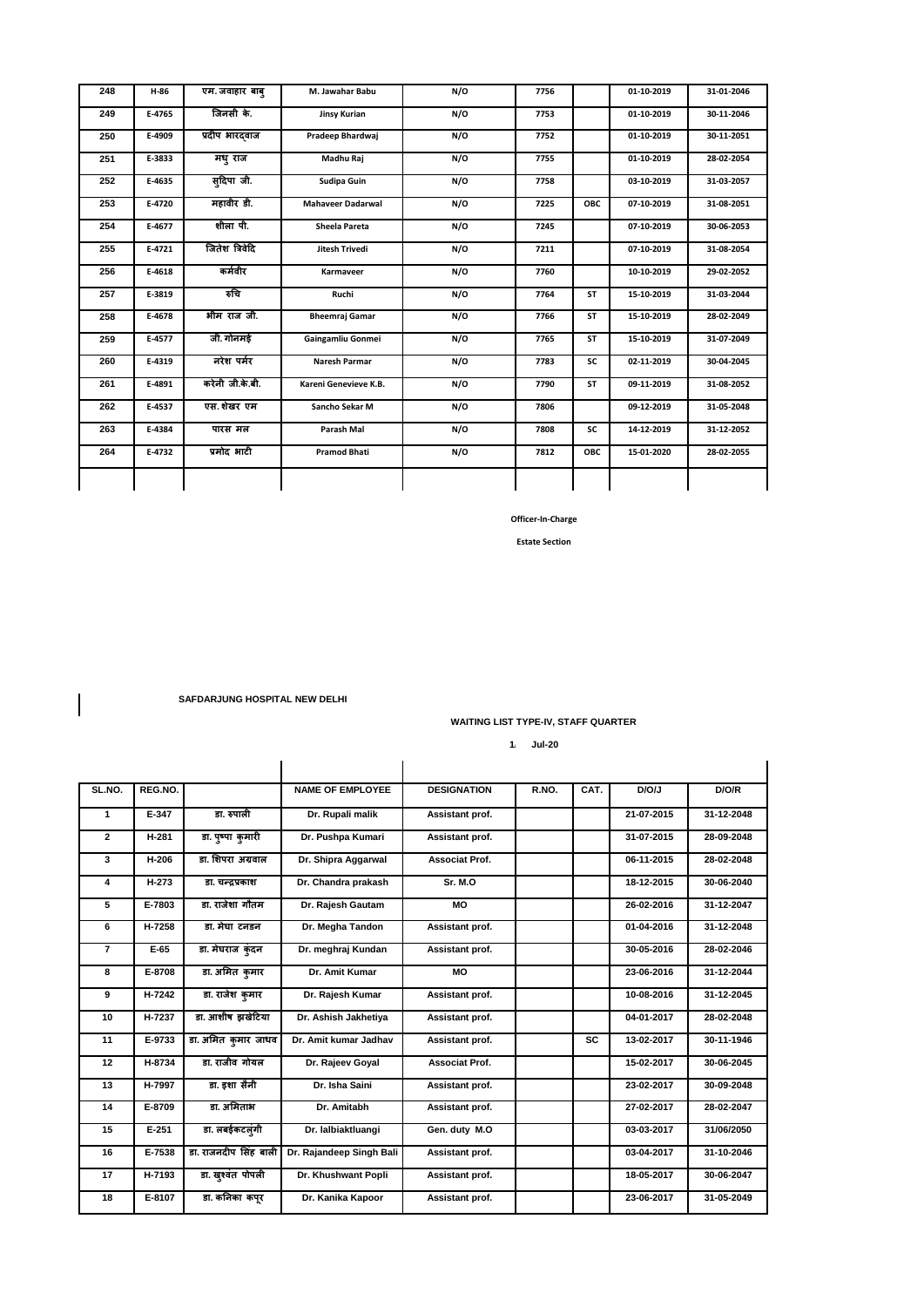| 19 | H-8039  | डा. अजित पांधे          | Dr. Ajit Kumar padhy          | Assistant prof.       |    | 29-06-2017 | 31-07-2039 |
|----|---------|-------------------------|-------------------------------|-----------------------|----|------------|------------|
| 20 | E-9656  | डा. सुकन्या जी.         | Dr. Sukanya Gangopadhyay      | Assistant prof.       |    | 10-07-2017 | 31-05-2048 |
| 21 | H-4487  | डा. शिदार्ध यादव        | Dr. Siddharth yadav           | Assistant prof.       |    | 11-07-2017 | 31-07-2052 |
| 22 | H-8543  | डा. मनप्रित कौर         | Dr. Manpreet Kaur             | Assistant prof.       |    | 12-07-2017 | 31-07-2049 |
| 23 | H-8108  | डा. नितिका गुप्ता       | Dr. Neetika Gupta             | Assistant prof.       |    | 14-07-2017 | 31-12-2047 |
| 24 | H-8733  | डा. खगेशवर मेहतो        | Dr. Khageshwar Mahato         | Assistant prof.       |    | 21-07-2017 | 30-09-2047 |
| 25 | H-4486  | डा. संदीप कुमार         | Dr. Sandeep Kumar             | Assistant prof.       |    | 01-08-2017 | 28-02-2045 |
| 26 | H-11651 | डा. सौमेन  मन्ना        | Sh. Soumen manna              | Assistant prof.       |    | 07-08-2017 | 31-01-1900 |
| 27 | E-9736  | डा. प्रिति त्यागी       | Dr. Preeti Tyagi              | Assistant prof.       |    | 09-08-2017 | 28-02-2047 |
| 28 | E-9190  | डा. आशीष अविनास बी.     | Dr. Ashish Avinash Baviskar   | Assistant prof.       | ST | 10-08-2017 | 28-02-2049 |
| 29 | $E-460$ | डा. मधु बाला            | Dr. Madhu Bala                | Assistant prof.       |    | 25-08-2017 | 31-01-2046 |
| 30 | $E-29$  | डा. विनय च्ग            | Dr. Vanya Chogh               | Assistant prof.       |    | 08-09-2017 | 30-11-2050 |
| 31 | H-575   | डा. डिमपल पी.           | Dr. Dimple Pangtey            | Assistant prof.       | SΤ | 19-09-2017 | 30-06-2051 |
| 32 | H-14011 | डा. अमनदीप  जसवाल       | Dr. Amandeep Jaswal           | Assistant prof.       |    | 23-09-2017 | 30-04-2043 |
| 33 | E-509   | डा. संगमित्रा लसकर      | Dr. Sanghamitra Laskar        | Assistant prof.       |    | 25-09-2017 | 30-09-2043 |
| 34 | H-13605 | डा. शाहिल दिवान         | Dr. Sahil Diwan               | Assistant prof.       |    | 28-09-2017 | 31-08-2050 |
| 35 | E-12493 | डा. मनिषा               | Dr. Manisha                   | Assistant prof.       | SC | 03-10-2017 | 30-04-2042 |
| 36 | $E-16$  | डा. चारु पी.            | Dr. Charu Paruthi             | Assistant prof.       |    | 03-10-2017 | 31-08-2051 |
| 37 | H-527   | डा. नेहा  बी. नी. हड्डा | Dr. Neha Bagri Nee Hooda      | Assistant prof.       |    | 04-10-2017 | 30-04-2048 |
| 38 | H-510   | डा. सवरना               | Dr. Swarna                    | Assistant prof.       |    | 14-10-2017 | 31-12-2050 |
| 39 | E-1749  | डा राधिक जिंदल          | Dr. Radhika Jindal            | Assistant prof.       |    | 23-10-2017 | 31-12-2046 |
| 40 | E-14185 | डा. अजय कुमार           | Dr. Ajay Kumar                | Assistant prof.       |    | 01-11-2017 | 31-01-2044 |
| 41 | E-124   | डा. अभिषेक  वर्मा       | Dr. Abishek verma             | Assistant prof.       |    | 01-11-2017 | 31-10-2044 |
| 42 | H-13967 | डा. भावना शर्मा         | Dr. Bhawna Sharma             | Assistant prof.       |    | 02-11-2017 | 31-01-2048 |
| 43 | H-14101 | डा. दबेत रंगा           | Dr. Dabet Rynga               | Assistant prof.       |    | 08-11-2017 | 31-01-2049 |
| 44 | H-15803 | डा. विक्रमजीत  दत्ता    | Dr. Vikramjeet Dutta          | Assistant prof.       |    | 17-11-2017 | 31-12-2046 |
| 45 | H-15165 | डा. गोपी तमिलरसन        | Dr. Gopi Tamilarasan          | Assistant prof.       |    | 23-11-2017 | 31-12-2048 |
| 46 | E-466   | डा. लवनीश  एम.          | Dr. Lavneesh Manchanda        | M.O                   |    | 04-12-2017 | 31-10-2051 |
| 47 | E-8066  | डा. सौरव मितरा मुश्तफी  | Dr. Saurav mitra Mustafi      | Assistant prof.       |    | 19-12-2017 | 31-08-2047 |
| 48 | H-1534  | डा. सौरभ  कुमार         | Dr. Saurabh kumar             | M.O                   |    | 09-01-2018 | 31-07-2048 |
| 49 | H-4485  | डा. निरज कुमार          | Dr. Niraj Kumar               | Assistant prof.       |    | 28-02-2018 | 31-07-2044 |
| 50 | H-2922  | डा. प्रतिति चौधरी       | Dr. Pratiti Choudhuri         | Assistant prof.       |    | 03-03-2018 | 31-03-2048 |
| 51 | E-7021  | डा. अनुराधा शर्मा       | Dr. Anuradha Sharma           | Assistant prof.       |    | 05-03-2018 | 30-11-2050 |
| 52 | E-8458  | डा. रुची मित्तल         | Dr. Ruchi Mittal              | Assistant prof.       |    | 21-03-2018 | 31-12-2046 |
| 53 | E-487   | डा. अंजली कौचर          | Dr. Anjali Kochhar            | Assistant prof.       |    | 23-03-2018 | 31-07-2045 |
| 54 | H-7022  | डा. गीतिका सिंधवानी     | Dr. Geetika sindhwani         | Assistant prof.       |    | 23-03-2018 | 30-11-2049 |
| 55 | E-4202  | डा. शीभा मारवाह         | Dr. Sheeba Marwah             | Assistant prof.       |    | 04-04-2018 | 31-10-2045 |
| 57 | E-8061  | डा. आरीन चौधरी          | Dr. Arin Choudhary            | Assistant prof.       |    | 13-04-2018 | 30-06-2042 |
| 58 | E-8055  | डा. नवजोत कौर           | Dr. Navjot Kaur               | Assistant prof.       |    | 25-04-2018 | 31-10-2048 |
| 59 | E-8459  | डा. अनुनय गुप्ता        | Dr. Anunay Gupta              | Assistant prof.       |    | 07-05-2018 | 28-02-2051 |
| 60 | H-188   | डा. प्रियंका एच. सी.    | Dr Priyanka H. Chhabra        | Assistant prof.       |    | 14-08-2018 | 31-01-2052 |
| 61 | E-10172 | डी. कृष्णा भारदवाज      | Dr. Krishna Bhardwaj          | Assistant prof.       |    | 17-08-2018 | 31-01-2047 |
| 62 | E-8633  | डा. बिज् अजिरहा एम.     | Dr. Biju Azariah M            | Assistant prof.       |    | 05-09-2018 | 30-06-2051 |
| 63 | $E-1$   | डा. विकाश  शर्मा        | Dr. Vikaas Sharma             | МO                    |    | 15-09-2018 | 31-10-2053 |
| 64 | H-15165 | डा. राहुल बमल           | Dr. Rahul Bamal               | Assistant prof.       |    | 19-11-2018 | 30-06-2050 |
| 65 | H-4113  | डा. टी. लिरंगला स.      | Dr. T Lirangla Sangtam        | Specialist grade- III | ST | 12-03-2019 | 31-03-2050 |
| 66 | H-4484  | अरुण मक्कर              | Dr. Arun Makkar               | Assistant prof.       |    | 02-04-2019 | 31/04/2048 |
| 67 | E-179   | मनीष कुमार वी.          | <b>Maneesh Kumar Varshney</b> | GDMO                  |    | 04-09-2019 | 31-03-2055 |
|    |         |                         |                               |                       |    |            |            |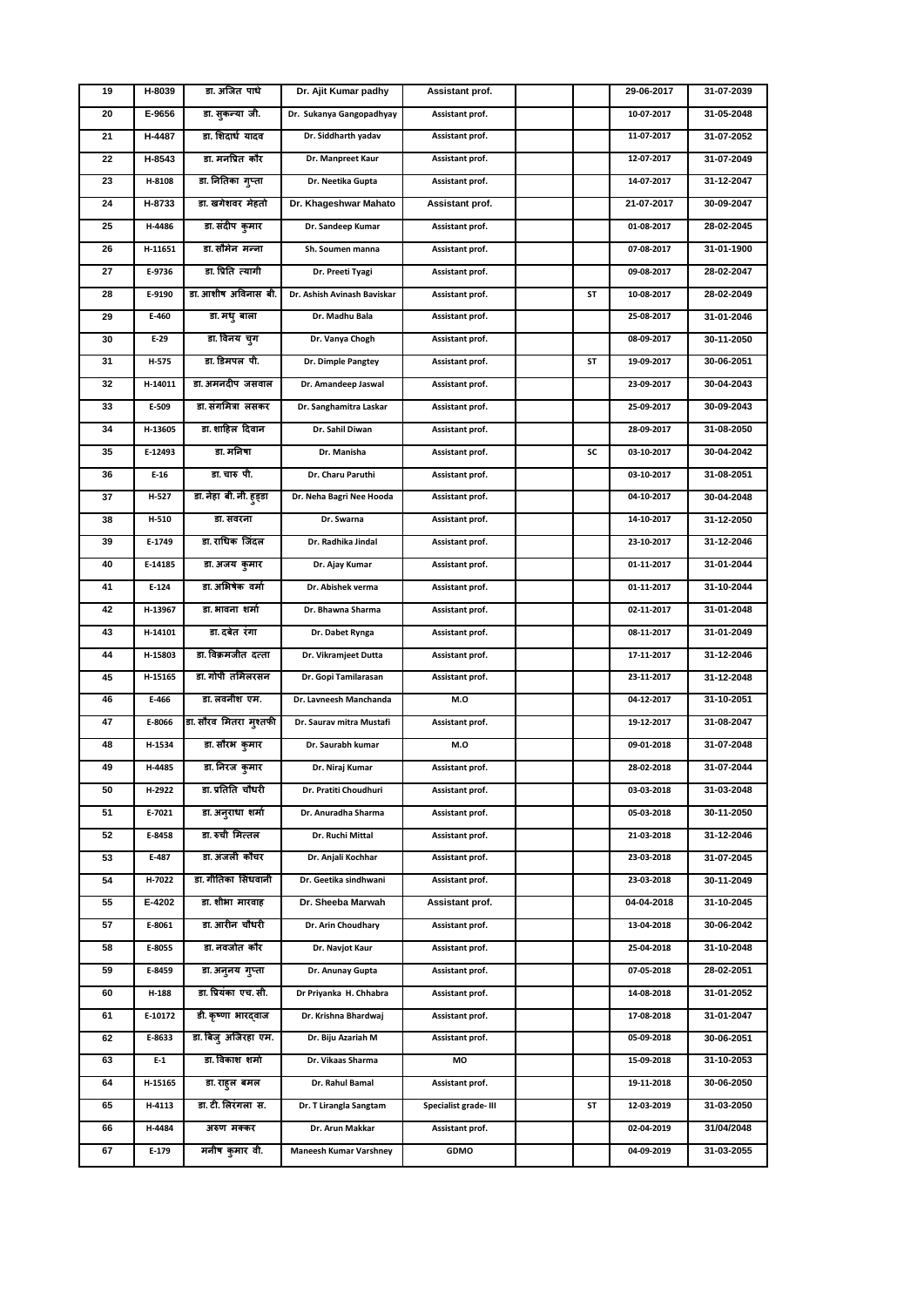### **Estate Section**

#### **SAFDARJANG HOSPITAL, NEW DELHI**

 **WAITING LIST TYPE - IV STAFF NURSE**

 **Jul-20**

| S.No. | REG.NO  |                  | <b>NAME OF EMPLOYEE</b>      | <b>DESIGNATION</b> | R.NO | CAT. | D.O.J      | D/O/R      |
|-------|---------|------------------|------------------------------|--------------------|------|------|------------|------------|
| 1     | E-9844  | थरस्मा टोमी      | Smt. Thresiamma Tomy         | Sr. N/O            | 4643 |      | 18-09-1992 | 30-11-2023 |
| 2     | E-361   | लिजी रमेश        | Smt. Lissie Ramesh           | Sr. N/O            | 4761 |      | 24-09-1992 | 31-01-2024 |
| 3     | E-4400  | सुसान चाको       | <b>Susan Chacko</b>          | Sr. N/O            | 4765 |      | 10-10-1992 | 31-05-2027 |
| 4     | E-3735  | न्खा नवास        | Noorji Navas                 | N/O                | 4823 |      | 03-12-1992 | 31-08-2025 |
| 5     | E451    | सलोमी मसीह       | Smt. Salomi Masih            | Sr. N/O            | 5014 |      | 13-08-1993 | 31/06/2030 |
| 6     | E-9870  | बिन्सी राँय      | Smt. Bency Roy               | Sr. N/O            | 4971 |      | 18-08-1993 | 31/04/2031 |
| 7     | H-8053  | सुजा लुकाज       | Smt. Suja Lukose             | N/O                | 5020 |      | 21-08-1993 | 30-04-2028 |
| 8     | E-8595  | चित्रा ए. चांद   | Smt. Chitra A Chand          | N/O                | 4927 |      | 21-08-1993 | 31-10-2029 |
| 9     | E-8690  | आशा गुप्ता       | Smt. Asha Gupta              | N/O                | 4968 |      | 23-08-1993 | 31-07-2032 |
| 10    | E-9614  | जैसी साजन        | Smt. Jessy Sajan             | Sr. N/O            |      |      | 25-08-1993 | 30-05-2028 |
| 11    | h-7147  | शांति बिष्ट      | Smt. Shanti Bisht            | Sr. N/O            | 4938 |      | 30-08-1993 | 31-10-2027 |
| 12    | E-8616  | अर्चना तौमर      | Smt. Archana Tomar           | N/O                | 4921 |      | 01-09-1993 | 31-08-2031 |
| 13    | E-7817  | वलस्म्मा वी.     | Smt. Valsamma Varghese       | N/O                | 5090 |      | 10-01-1994 | 30-09-2028 |
| 14    | E-571   | प्रेमलता डी.     | Smt. Premlata dhillon        | Sr. N/O            | 5200 |      | 05-04-1995 | 30-04-2032 |
| 15    | E-234   | वन्दना राजु भगत  | Smt. Vandana Raju Bhagat     | Sr. N/O            | 5213 |      | 26-04-1995 | 31-07-2029 |
| 16    | E-4241  | आशा प्रवीन       | Asha Parveen                 | ANS                | 5203 | SC   | 26-04-1995 | 28-02-2030 |
| 17    | E-8701  | स्नीता स.        | Smt. Sunita Samsun           | N/O                | 5247 |      | 11-05-1995 | 30-06-2027 |
| 18    | E-8055  | लवली साजी        | Smt. Lovely Shaji            | N/O                | 5248 |      | 16-05-1995 | 30-05-2032 |
| 19    | H-8591  | चांद नागपाल      | Smt. Chand Nagpal            | N/O                | 5252 |      | 16-05-1995 | 31-08-2032 |
| 20    | H-8590  | अंजली आलोक मसीह  | Smt. Anjli Alok Masih        | N/O                | 5257 |      | 23-05-1995 | 30-09-2030 |
| 21    | E-10166 | सोवी जानसन       | Smt. Sovi Johnson            | Sr. N/O            | 5297 |      | 18-08-1995 | 31-01-2032 |
| 22    | H-117   | सोनम टी.         | Smt. Sonam tsomo             | N/O                | 5295 |      | 21-08-1995 | 31-03-2030 |
| 23    | E-9926  | दया वत्ती        | Smt. Daya Wati               | Sr. N/O            | 5344 |      | 13-02-1996 | 31-12-2022 |
| 24    | E-4543  | अंजना रानी मिंज  | Anjana Rani Minz             | <b>ANS</b>         | 5357 | ST   | 15-02-1996 | 31-01-2026 |
| 25    | E-217   | सरोज भिगारा      | Saroj Bihagra                | Sr. N/O            | 5348 | SC   | 07-03-1996 | 31-01-2029 |
| 26    | H-4414  | विनिता चरण       | Smt. Vineeta Charan          | Sr. N/O            | 5415 | sc   | 15-01-1997 | 31-07-2031 |
| 27    | $H-152$ | संजना सोविया     | Smt. Sanjana Soviya          | Sr. N/O            | 5434 |      | 25-01-1997 | 30-06-2032 |
| 28    | E-9929  | एम. सूनील        | Smt. Mable Sunil             | Sr. N/O            | 5539 |      | 07-10-1997 | 31-12-2031 |
| 29    | E-4148  | सैरली रिटा डेवीड | Mrs. Sherly Rita David       | Sr. N/O            | 5518 |      | 08-10-1997 | 31-01-2035 |
| 30    | E-9928  | जैस्म्मा सन्नी   | Smt. Jaisamma Sunny          | Sr. N/O            | 5542 |      | 13-10-1997 | 31-05-2034 |
| 31    | H-537   | मिनिकुटी पी.     | <b>Smt. Minikutty Philip</b> | N/O                | 5543 |      | 17-10-1997 | 31-05-2033 |
| 32    | E-8685  | बबली पाठक        | Smt. Babli Pathak            | N/O                | 5573 |      | 20-10-1997 | 31-08-2033 |
| 33    | E-9400  | एस. मध्य्        | Smt. Shiney Mathew           | Sr. N/O            | 5541 |      | 21-10-1997 | 30-09-2033 |
| 34    | E-276   | सुशीला देशवाल    | Smt. Susheela Dashiwal       | Sr. N/O            | 5441 |      | 29-11-1997 | 31-07-2030 |
| 35    | E-4607  | बिना लिजी राज    | Beena Liji Raj               | Sr. N/O            | 5698 |      | 19-01-1999 | 31-05-2035 |
| 36    | E-278   | सीजा सुरेश       | . Sheeja Suresh              | Sr. N/O            | 5711 |      | 22-01-1999 | 31-03-2037 |
| 37    | E-9927  | सुकन्ती बैरक     | Smt. Sukanti Baraik          | Sr. N/O            | 5717 | ST   | 23-01-1999 | 30-06-2029 |
| 38    | E-4092  | लोरेन अभा तोपो   | Loren Abha Toppo             | N/O                | 5713 |      | 23-01-1999 | 31-03-2032 |
| 39    | E-4258  | बीना अजिथ        | Beena Ajith                  | Sr. N/O            | 5374 |      | 03-02-1999 | 31-03-2035 |
| 40    | E-3813  | दीपा जयपलान      | Mrs. Deepa Jayapalan         | Sr. N/O            | 5751 |      | 16-02-1999 | 30-04-2036 |
| 41    | E-4602  | निबी बी.         | <b>Niby Benedict</b>         | Sr. N/O            | 5753 |      | 17-02-1999 | 31-05-2035 |
| 42    | H-369   | इन्दु कुमारी     | Indu Kumari                  | Sr. N/O            | 5794 |      | 15-03-1999 | 31-03-2029 |
| 43    | E-8051  | मनीषा प्रितम बी. | Smt. manisha pritam Bagde    | N/O                | 5791 |      | 15-03-1999 | 28-02-2034 |